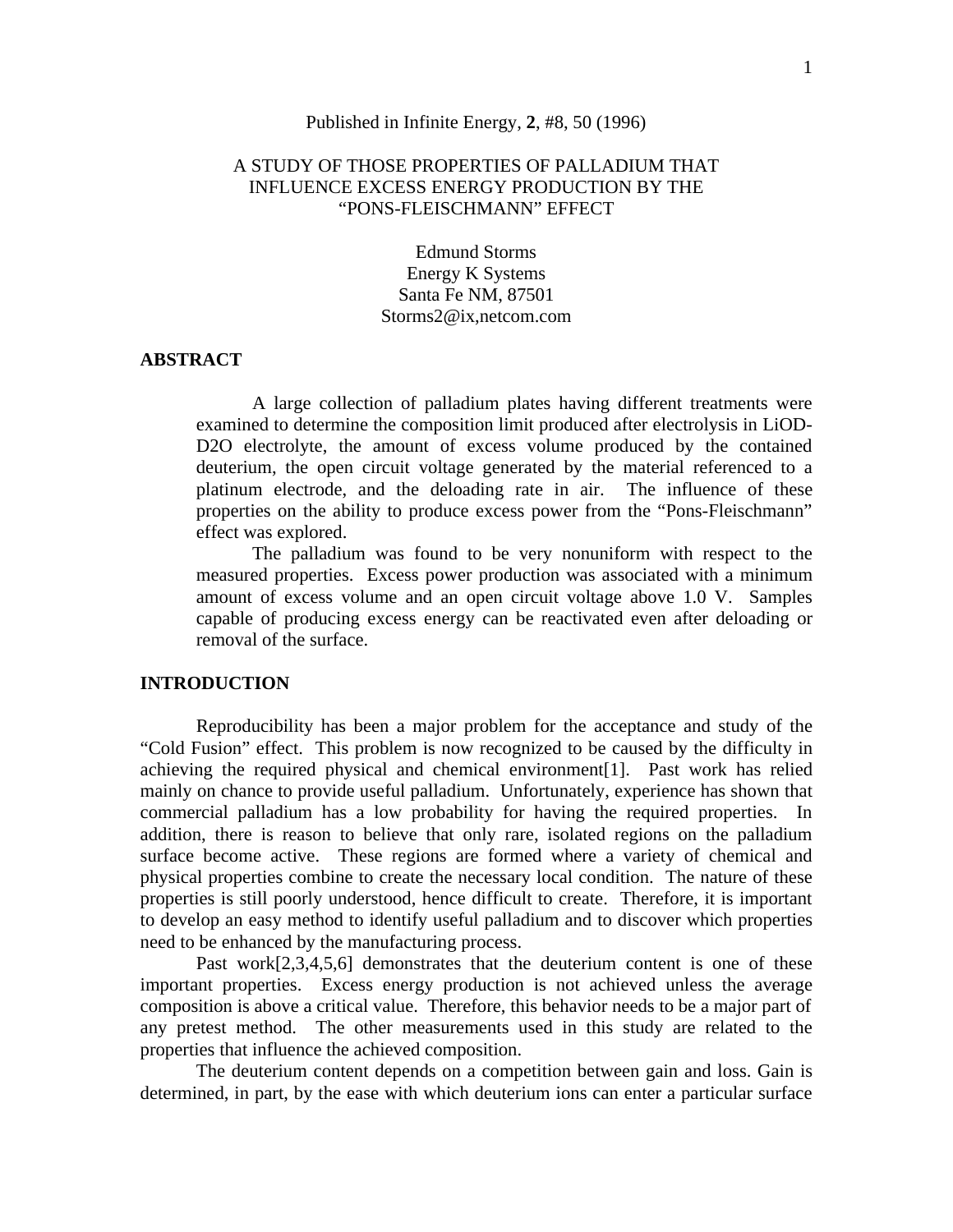region from the solution. Gain from all of the regions combine to produce the measured, overall gain. Loss depends, in part, on the number of cracks that penetrate the surface. These defects provide an easy avenue for escape of deuterium as  $D_2$  gas. Because both of these properties are randomly distributed, their optimal interaction is expected to be rare and random. Only a small number of regions will allow easy gain of deuterium while being sufficiently removed from a surface crack to retain the required very high composition.

Although the detailed surface properties are not easy to measure, the average gross properties can be determined. Presumably, a sample that readily absorbs deuterium and has a smaller number of cracks would achieve the critical composition at a greater number of surface sites, hence produce a larger amount of excess power. Although many of these cracks will not penetrate the surface, consequently not provide an escape path, the presence of fewer cracks should, nevertheless, be of benefit. Unfortunately, the number of cracks can not be directly determined. Instead, the gross volume associated with these cracks is measured and used to monitor changes in the gross crack concentration. A previous study found that excess energy production was influenced by the excess volume concentration[4]. This study extends the discovery.

When the applied voltage is turned off, deuterium immediately begins to leave the palladium as  $D_2$  gas. The loss rate may be used a guide in judging the nature of the surface barrier to both deuterium loss and gain while the sample is being electrolyzed. It is proposed that this loss rate continues largely unchanged even while electrolysis is adding deuterium to the sample.

A potential is generated between the cathode and a reference electrode when the electrolyzing current is briefly interrupted. This potential is produced by chemical reactions occurring within the surface of the cathode. Pure –PdH produces 40-50 mV referenced to pure Pd[7], a value that is consistent with the Gibbs energy of formation of the phase. Much higher potentials are generated in "cold fusion" cells because, it is believed, lithium and other impurities form alloys in which hydrogen is much more stable than in -PdD. Even though the potential is influenced by the presence of these impurities, a change in the voltage is expected to be proportional to a change in the deuterium content of the surface. In addition, this alloy structure is apparently required for the energy producing reaction to occur. Therefore, the open circuit voltage (OCV) provides a means to reveal the presence of the required conditions.

The first part of this study examines eighty pieces of palladium supplied by IMRA Materials R & D Company (Japan) to determine the limiting composition, the excess volume, the deloading rate in air, and the open circuit voltage. Information about the relationship between these properties and their reproducibility between samples is sought. The second part of the study explores the relationship between these properties and the production of excess power. The latter study is still on going. No attempt was made to detect nuclear products.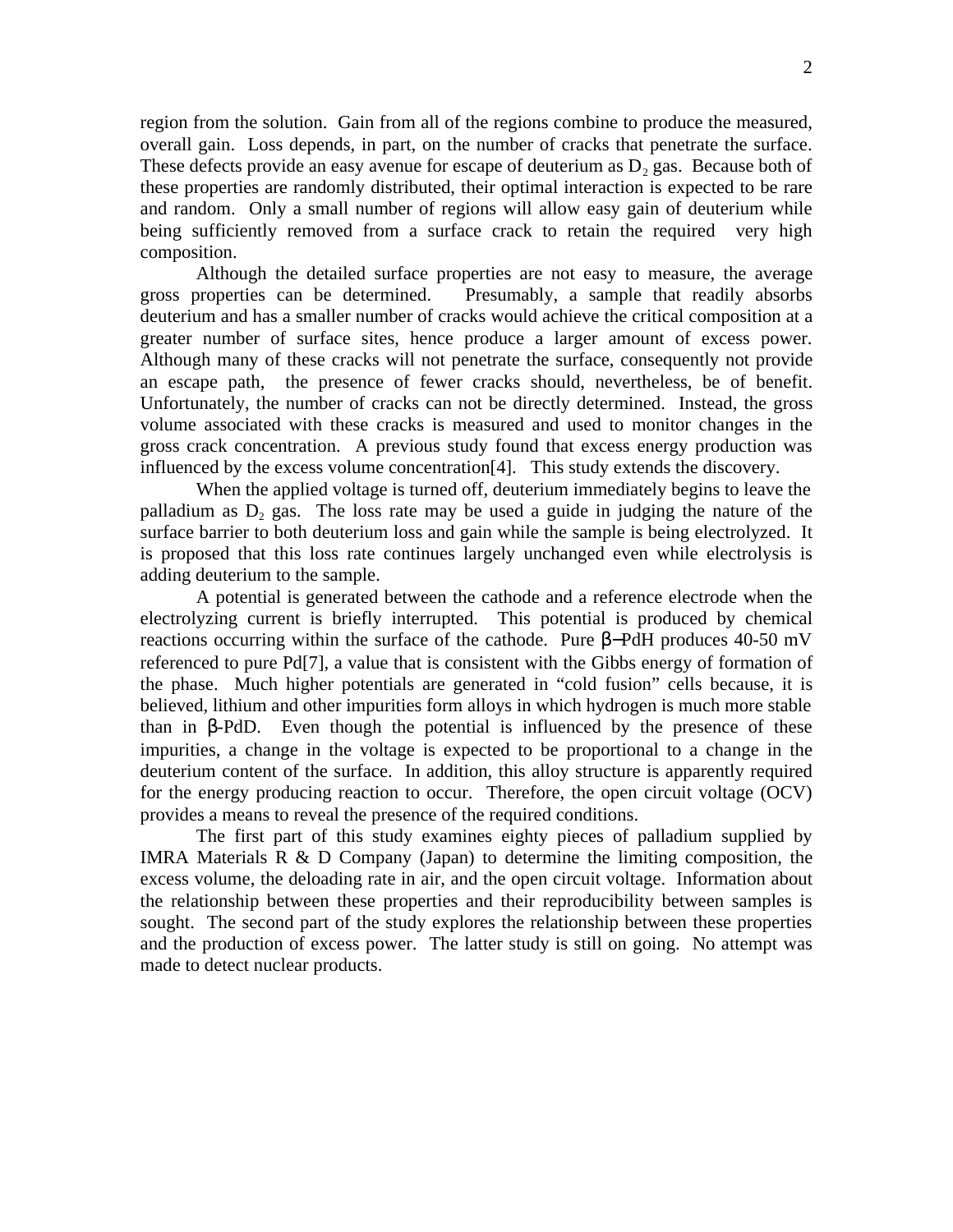# **Part I Material Properties**

#### **EXPERIMENTAL**

Supplied palladium samples  $(20 \text{ mm} \times 10 \text{ mm} \times 1 \text{ mm})$  were cut from a 10 mm wide strip of palladium. The numbering is sequential. All samples were polished using 0.5 µm diamond slurry. Some were given additional treatments. Information supplied by IMRA is listed in Table 1. The samples can be divided into 8 sets based on their pretreatment and chemical composition as shown in Table 2. Each piece was subjected to several measurements before, during, and after pretreatment by electrolysis using a  $0.3N$  LiOD + D<sub>2</sub>O electrolyte and a platinum anode. Seleced samples were then studied in a calorimeter.

#### A. Initial Limiting Deuterium Content:

Electrolysis causes a rapid initial increase in the deuterium content followed by a more gradual approach to a nearly constant value. An example of this behavior is shown in Fig. 1. The constant value is taken as the *composition limit*. Further electrolysis can cause the deuterium content to gradually increase over many days. This process results in a somewhat larger final value which is not addressed here.

The samples were weighted before and after electrolysis to an accuracy of  $\pm 0.0001$  g. The increased weight was assumed to result from the uptake of deuterium. Values are estimated to have an uncertainty of  $\pm 0.002$  in the atom ratio. For a few samples, deuterium uptake was monitored during electrolysis by determining the amount of oxygen that accumulated within the closed cell.

\_\_\_\_\_\_\_\_\_\_\_\_\_\_\_\_\_\_\_\_\_\_\_\_\_\_\_\_\_\_\_\_\_\_\_\_\_\_\_\_\_\_\_\_\_\_\_\_\_\_\_\_\_\_\_\_\_\_\_\_\_\_\_\_\_\_\_\_\_\_\_\_

|             |                  | <b>TABLE 1</b>  | As Delivered Properties of the Palladium Samples |              |
|-------------|------------------|-----------------|--------------------------------------------------|--------------|
|             |                  | <b>Vickers</b>  | Lattice                                          |              |
| Designation | Surface          | <b>Hardness</b> | <b>Grain Structure</b>                           | Parameter, A |
| $A1-B1$     | $Pd > S = C > O$ | 115             | Uneven fiber                                     | 3.8954       |
| $A1-B2$     | O > Pd           | 58              | Irregular<br>grain size                          | 3.8896       |
| $A1-B3$     | $O\gg Si$        | 60              | Irregular<br>grain size                          |              |
| $A2-B1$     | Pd > C > 0 > S   | 219             | Uneven fiber                                     | 3.8991       |
| $A2-B2$     | O>PD>C           | 109             | $200 \mu m$ grains                               | 3.8916       |
| $A2-B3$     | $O \gg SI = Pd$  | 109             | $200 \mu m$ grains                               |              |

Palladium powder contained the following in ppm: 20 Pt, 17 Au, 52 Ag, 6 Ca, <10 Cr, 8 Cu, 10 Fe, 1 Mg, <1 Si. The following were sought but not detected: Rh, Ir, Ru, Os, Al, As, Bi, Cd, Co, Mn, Ni, Pb, Sb, Sn, Ti, Zn, W, Zr and Mo.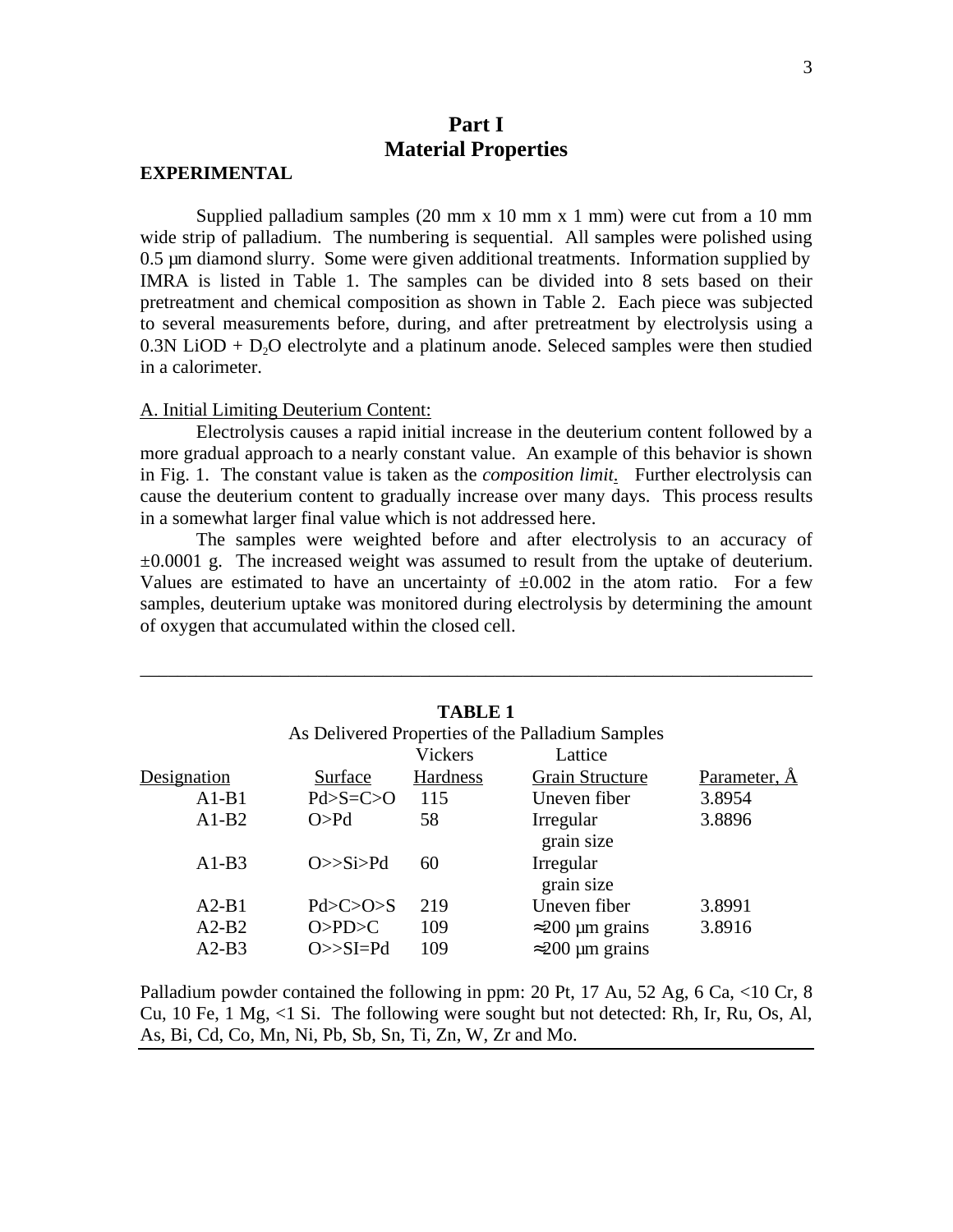### **TABLE 2**

\_\_\_\_\_\_\_\_\_\_\_\_\_\_\_\_\_\_\_\_\_\_\_\_\_\_\_\_\_\_\_\_\_\_\_\_\_\_\_\_\_\_\_\_\_\_\_\_\_\_\_\_\_\_\_\_\_\_\_\_\_\_\_\_\_\_\_\_\_\_\_

### Pretreatment of Samples

#### BASIC PROCESS

Arc melted Cast in vacuum Annealed in vacuum at 750° for 1 hr Swaged to 8 mm diameter Rolled to strip >10 mm wide and 1.2 mm thick Cut samples to 10 mm wide and 20 mm long Polished using 0.5µm diamond slurry.

#### ADDITIONAL TREATMENT

| $A1-B1$ , pure palladium + basic process               |
|--------------------------------------------------------|
| $A1-B2$ , pure palladium + basic process+              |
| annealed in air at $750^{\circ}$ for 24 h.             |
| $A1-B3$ , pure palladium + basic process+              |
| annealed in vacuum at $750^{\circ}$ for 24 h.          |
| $A1-B4$ , pure palladium + basic process+              |
| annealed in vacuum at $750^{\circ}$ for 24 h,          |
| etched with Aqua Regia for 10 min,                     |
| annealed in vacuum at 200° for 24 h.                   |
|                                                        |
| $A2-B1$ , (palladium + 500 ppm boron) + basic process  |
| $A2-B2$ , (palladium + 500 ppm boron) + basic process+ |
| annealed in air at $750^{\circ}$ for 24 h.             |
| $A2-B3$ , (palladium + 500 ppm boron) + basic process+ |
| annealed in vacuum at $750^{\circ}$ for 24 h.          |
| $A2-B4$ , (palladium + 500 ppm boron) + basic process  |
| annealed in vacuum at 750° for 24 h,                   |
| etched with Aqua Regia for 10 min,                     |
| annealed in vacuum at 200° for 24 h.                   |

### B. Excess Volume:

Palladium expands as it reacts with hydrogen or deuterium. When the average composition exceeds the lower limit of -PdD, stress produced by additional hydrogen causes a volume expansion beyond that expected from the lattice parameter increase. This effect can be seen in Fig. 2. Much of the expansion is retained when the hydrogen is removed. Most samples show an additional excess volume increase each time the

\_\_\_\_\_\_\_\_\_\_\_\_\_\_\_\_\_\_\_\_\_\_\_\_\_\_\_\_\_\_\_\_\_\_\_\_\_\_\_\_\_\_\_\_\_\_\_\_\_\_\_\_\_\_\_\_\_\_\_\_\_\_\_\_\_\_\_\_\_\_\_\_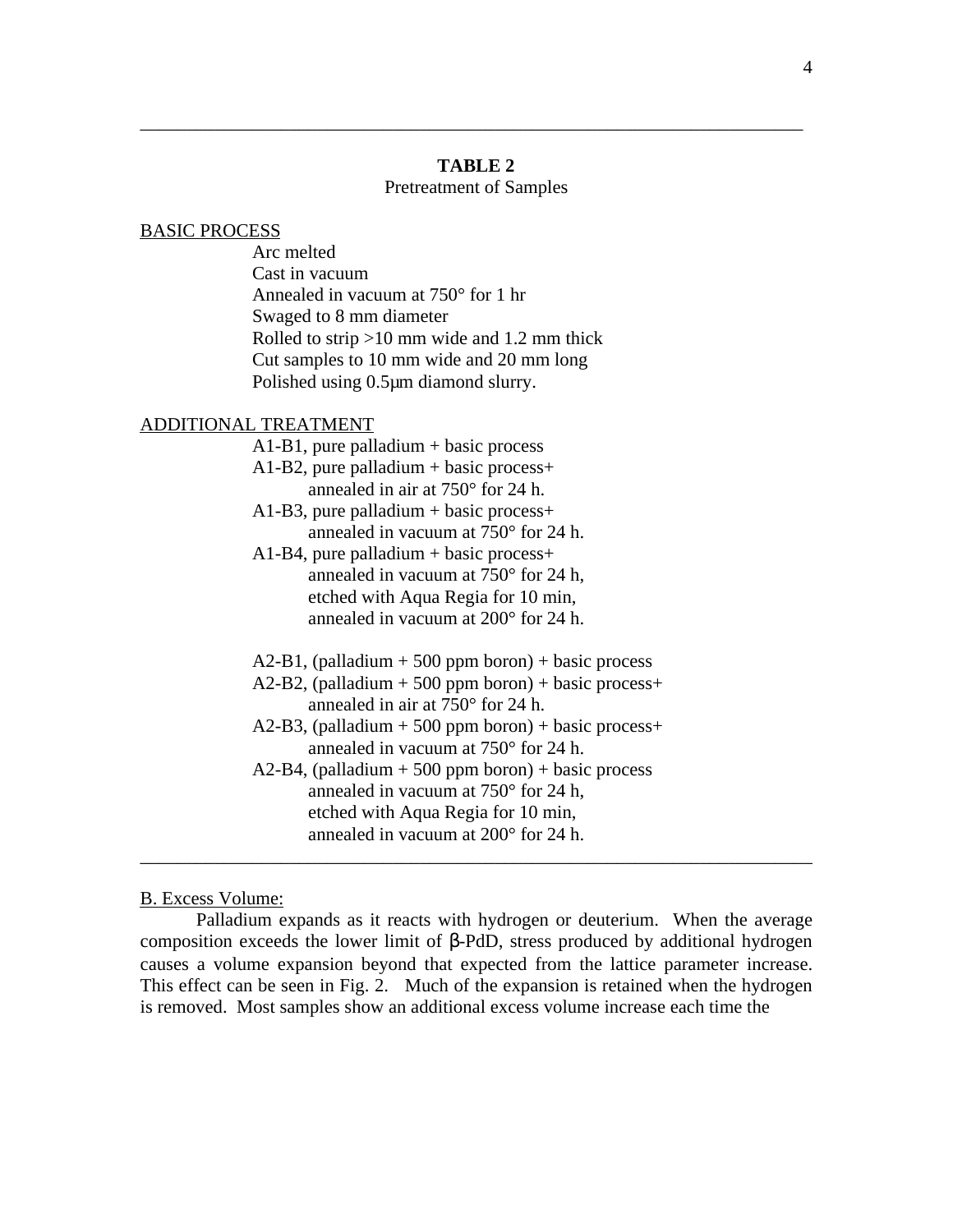

**FIGURE 1.** Comparison between the loading behavior of two typical samples at currents of 80 mA and 800



**FIGURE 2.** The expansion behavior of palladium as hydrogen is added.

loading process is repeated. This excess volume is presumed to be caused by cracks and dislocations within the material.

The dimensions of each piece were measured before and after electrolysis using calipers. The first measurements were made using calipers having a sensitivity of 10  $\mu$ m while later work used a micrometer having a sensitivity of 1  $\mu$ m. Measurements were made at 3 positions along each dimension and these were averaged to give the total volume. The uncertainty in the reported percentage is estimated to be  $\pm 0.5\%$  for the early measurements and  $\pm 0.2\%$  for later studies.

After being electrolyzed, the palladium was again measured. Excess volume fraction was calculated using the following equation[8].

> EV = [(Final Volume)-(Initial Volume)]/(Initial Volume)- (0.0172+0.14125\*D/Pd)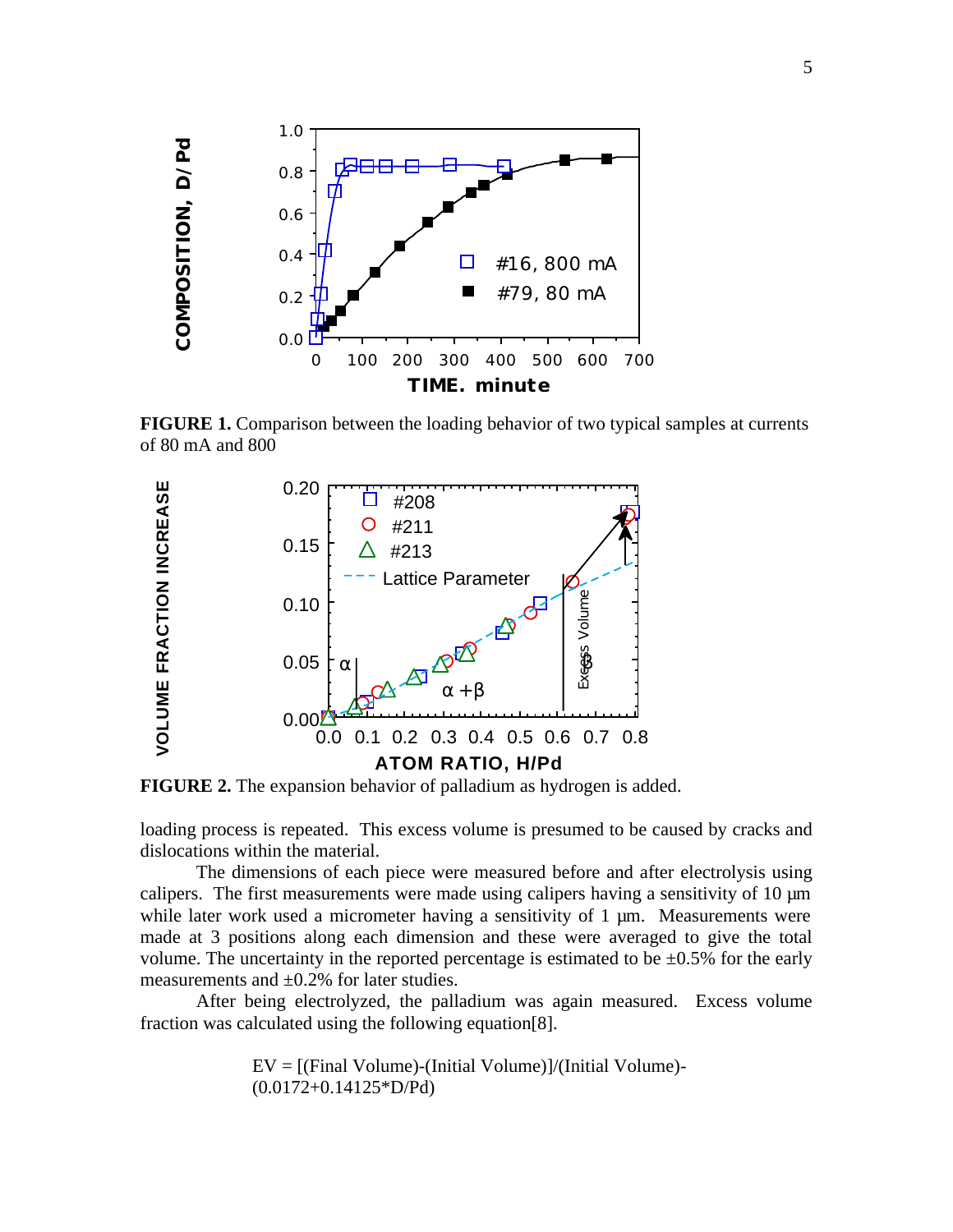This equation applies only to samples having a composition within the -PdD phase. Because the actual EV is sensitive to the D/Pd ratio, all comparisons were made by extrapolating the value to a fixed composition of D/Pd=0.85.

#### C. Open Circuit Voltage:

Measurement of the voltage developed between the cathode and a platinum reference electrode is made after the applied voltage is interrupted for a brief time. Flame heating the platinum in air allows for a stable, although not an absolute, voltage. A Luggin capillary is used in most cases. This method allows a small region of the cathode to be examined. Some also contain an immersed platinum mesh from which an average voltage is obtained. The voltage is always referenced to the voltage generated between the Pt reference electrode and the palladium cathode before loading starts. This voltage is generally  $0.04 \pm 0.02$  V. Measurements are made as a function of average D/Pd atom ratio during the loading and deloading of a few samples.

#### D. Deloading Rate:

Once the charging current is stopped, deuterium loss commences. The sample is removed from the cell and weighed at regular intervals. The resulting D/Pd ratio is plotted as a function of square root of time and a least squares line is fit to the data. The slope of this line is used to compare the deloading rates and to extrapolate the D/Pd ratio back to the time the current was stopped.

### **RESULTS**

#### Composition Limit

Values for the various sets of palladium are compared in Fig. 3, 4, 5 and 6. Figure 3 shows the sample set containing pure palladium, which was not annealed. Adjacent samples show a wide variation in this property. A loading current of 800 mA seems to produce a larger average value compared to a current of 80 mA. The effect of temperature during loading is not clear because of the large scatter in the values.

Figure 4 compares samples in set A2-B1, which contained 500 ppm boron and were not annealed. This set shows a wider variation in values but contains samples having a higher limiting composition compared to the set not containing boron. As before, the effect of loading temperature is uncertain because of the general scatter in values.

Figure 5. compares three sets, A1-B2, A1-B3 and A1-B4, which contain pure palladium and are annealed. Because set A1-B2 was annealed in air, the samples showed a gray layer of oxide on the surface. Bits of this layer would flake off after loading, thereby biasing the compositions in the low direction by an unknown amount. Although set A1-B3 was annealed in vacuum, an oxide layer was also evident. Only set A1-B4 of this group had a bright metallic surface. This set had been etched in Aqua Regia following by a low temperature anneal. Although the treat Figure. 6 shows the annealed samples that contain 500 ppm boron. These samples also were coated by an oxide layer that flaked off on a few occasions. However, the thickness of this layer was less on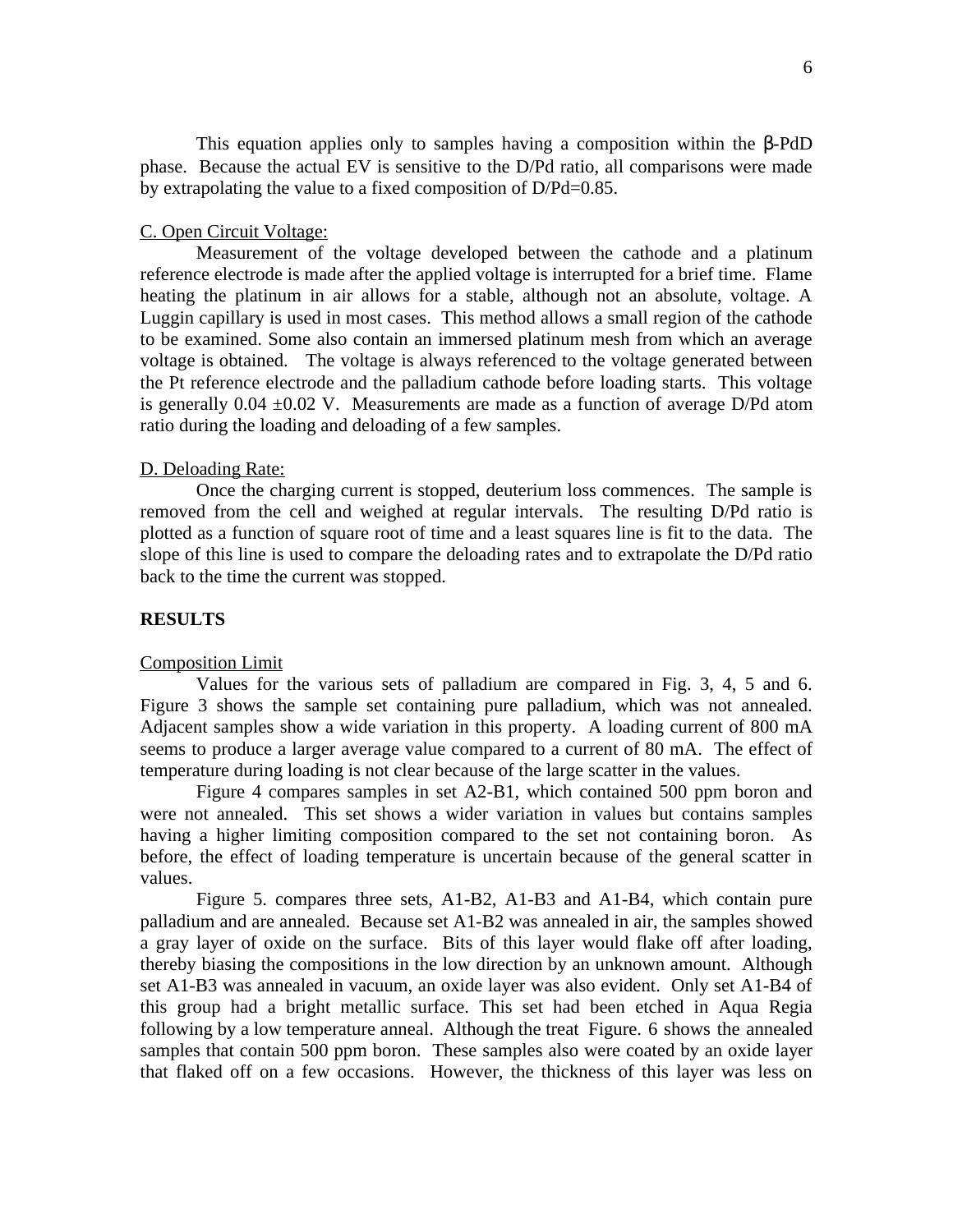**COMPOSITION LIMIT, D/Pd**

COMPOSITION LIMIT, D/Pd



samples in set A2-B3, a factor that may have caused the higher limiting composition. As

previously noted, the Aqua Regia treatment improved reproducibility.

**FIGURE 3.** Composition limit of sample set A1-B1. Initial OCV is indicated. Temperature 20-23° except where noted.



**FIGURE 4**. Composition limit of sample set A2-B1. Initial OCV is indicated.Temperature 20-23° except where noted.

### Excess Volume (EV):

In general, an increase in excess volume results in a reduction of the composition limit (Fig. 7). Part of the large variation is thought to result from the presence of two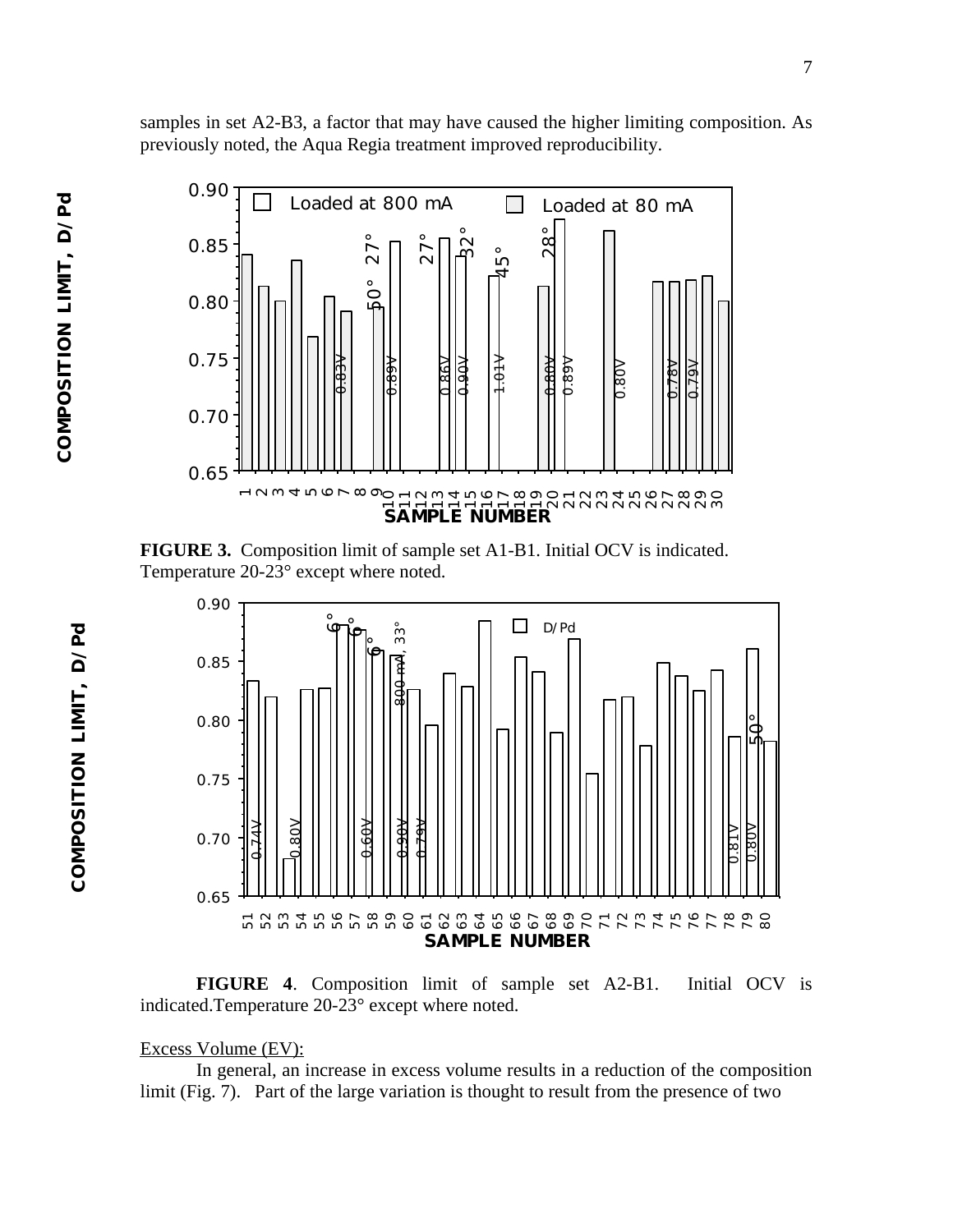

**COMPOSITION LIMIT, D/Pd** 

**FIGURE 5.** Composition limit of sample sets A1-B2, A1-B3, and A1-B4.



**FIGURE 6.** Composition limit for sample sets A2-B2, A2-B3 and A2-B4. Initial OCV is indicated.

types of cracks. Type 1 is proposed to intersect the surface and, therefore, have a large effect on the retention of deuterium. In contrast, Type 2 cracks are proposed to exist completely within the solid material. Their effect is small because they can only change the local magnitude of the composition gradient. Although, the relative concentration of these two types can not be determined, many samples appear to contain a nearly equal mixture. Regardless of this uncertainty, a low excess volume appears to produce a benefit. Figure 8. compares the EV for sample set A1-B1. The samples loaded at 800 mA have a lower average than those loaded using 80 mA. The annealed samples shown in Fig. 9 all have a similar behavior with most values falling between 4% and 7%. The extremes shown by the unannealed material are not present.

As can be seen in Figs. 10 and 11, the presence of boron introduces extremes in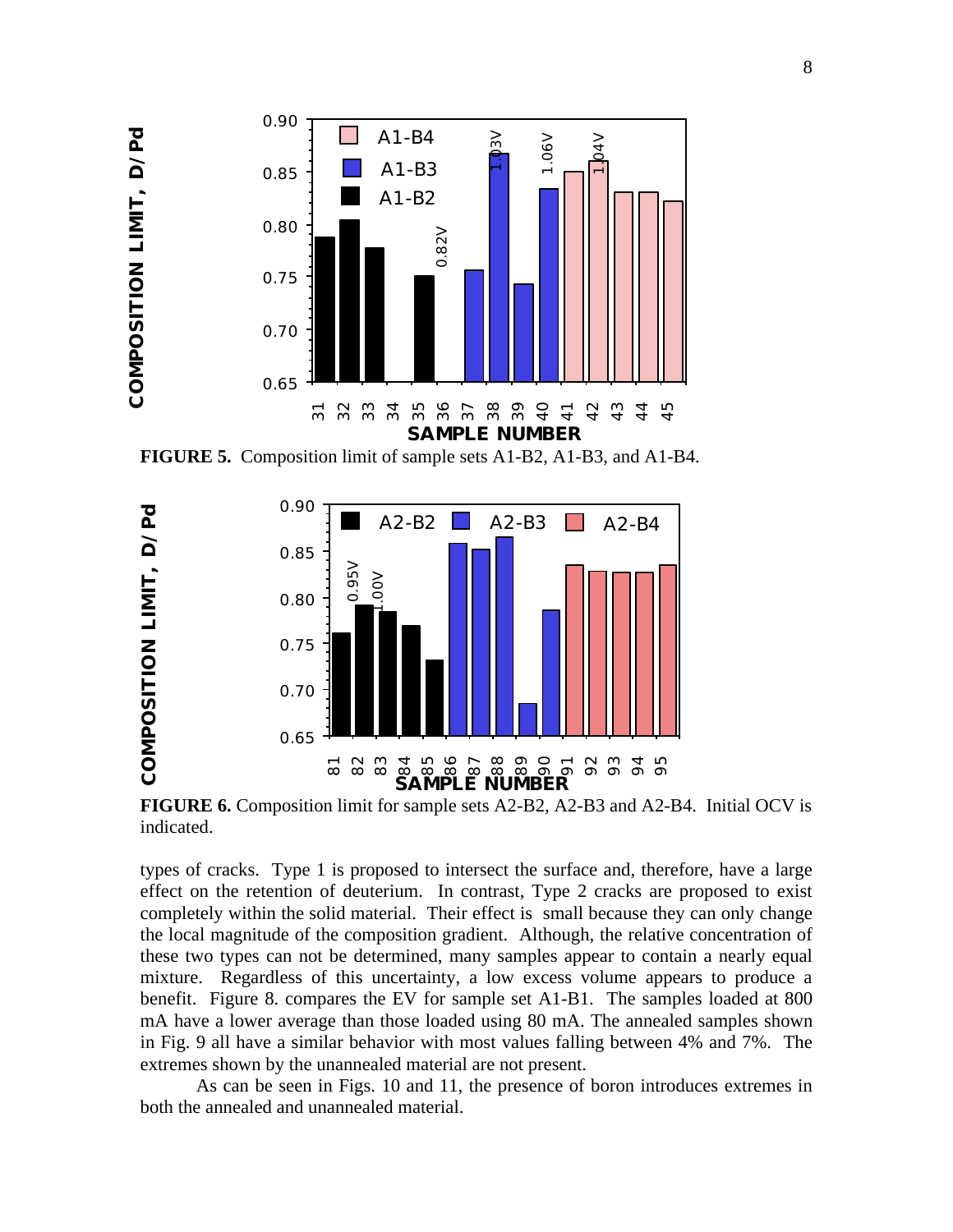

**FIGURE 7.** Effect of excess volume on the composition limit.



**FIGURE 8.** Comparison of excess volume for sample set A1-B1.

#### Deloading Rate:

The deloading rate is expressed as D/Pd divided by the square root of time in minutes. Values between  $1x10^{-3}$  and 22 x  $10^{-3}$  were measured. No relationship to the composition limit was apparent. On the other hand, in spite of considerate scatter, the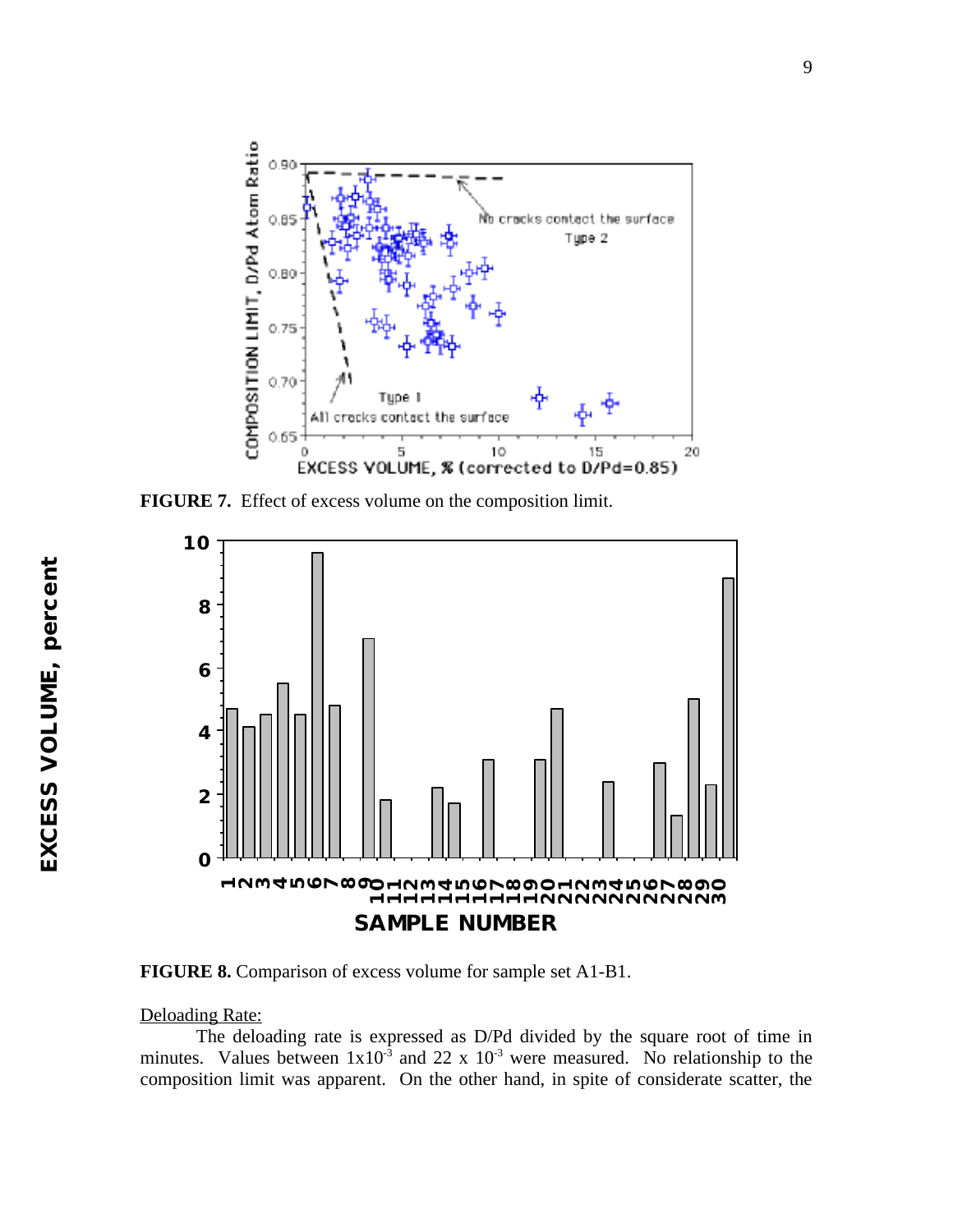deloading rate seems to be larger for samples having a lower excess volume as shown in Fig. 12. The presence of 500 ppm boron has no apparent effect.

#### Open Circuit Voltage (OCV):

The OCV at the conclusion of the loading varied between 1.01 V and 0.74 V as can be seen in Fig. 13. No relationship emerged to show the effect of boron. However, the use of 800 mA produced generally larger values compared to 80 mA.

On the other hand, the OCV gradually increased as the average composition increased during loading. Fig. 14 compares this behavior for several typical samples.



**FIGURE 9.** Comparison of excess volume for sample sets A1-B2, A1-B3 and A1-B4.

## **PART II Excess Energy Study**

#### **EXPERIMENTAL**

#### Method

An isoperibolic-type calorimeter was used to measure energy production during electrolysis after the pretest had been run. The electrolyte, consisting of 0.3 N LiOD in D<sub>2</sub>O, was precleaned using platinum as the cathode during the initial checkout procedure. A detailed description is given in the next section.

Typically, a fixed current was applied which was interrupted every 0.5 -1 h for about 10 sec. The OCV was measured during this interval. Every 24 hour, the current was stepped using arbitrary intervals from 50 mA to 3 A several times. The calorimeter was allowed to come to steady-state after each current change whereupon measurement of temperature, applied voltage and current were made. These measurements are **FIGURE 9.** Comparison of excess volume for sample<br>**FIGURE 9.** Comparison of excess volume for sample<br>**PART II**<br>**EXPERIMENTAL**<br>**Method**<br>An isoperibolic-type calorimeter was used to<br>electrolysis after the pretest had been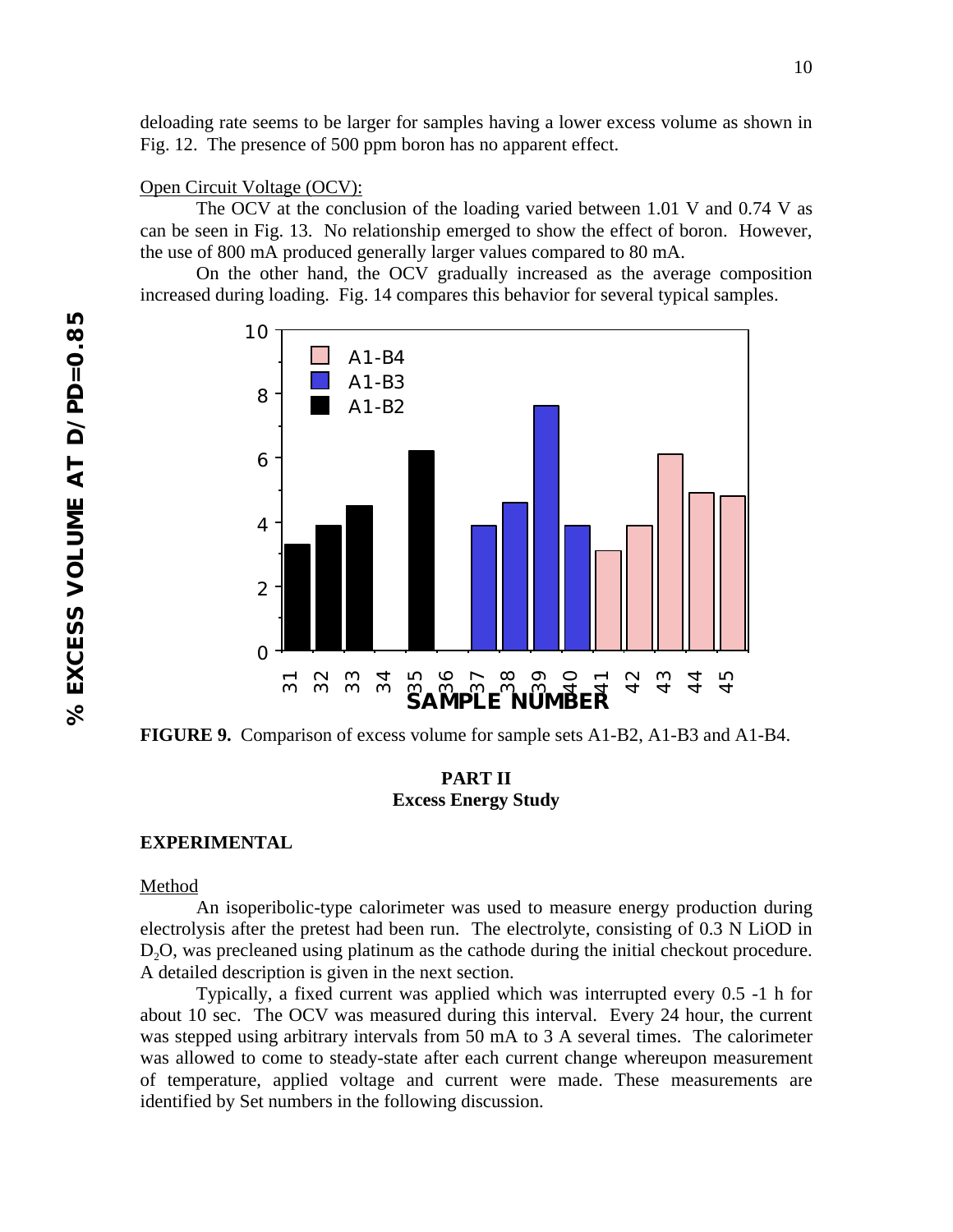

**FIGURE 10.** Comparison of excess volume for sample set A2-B1.

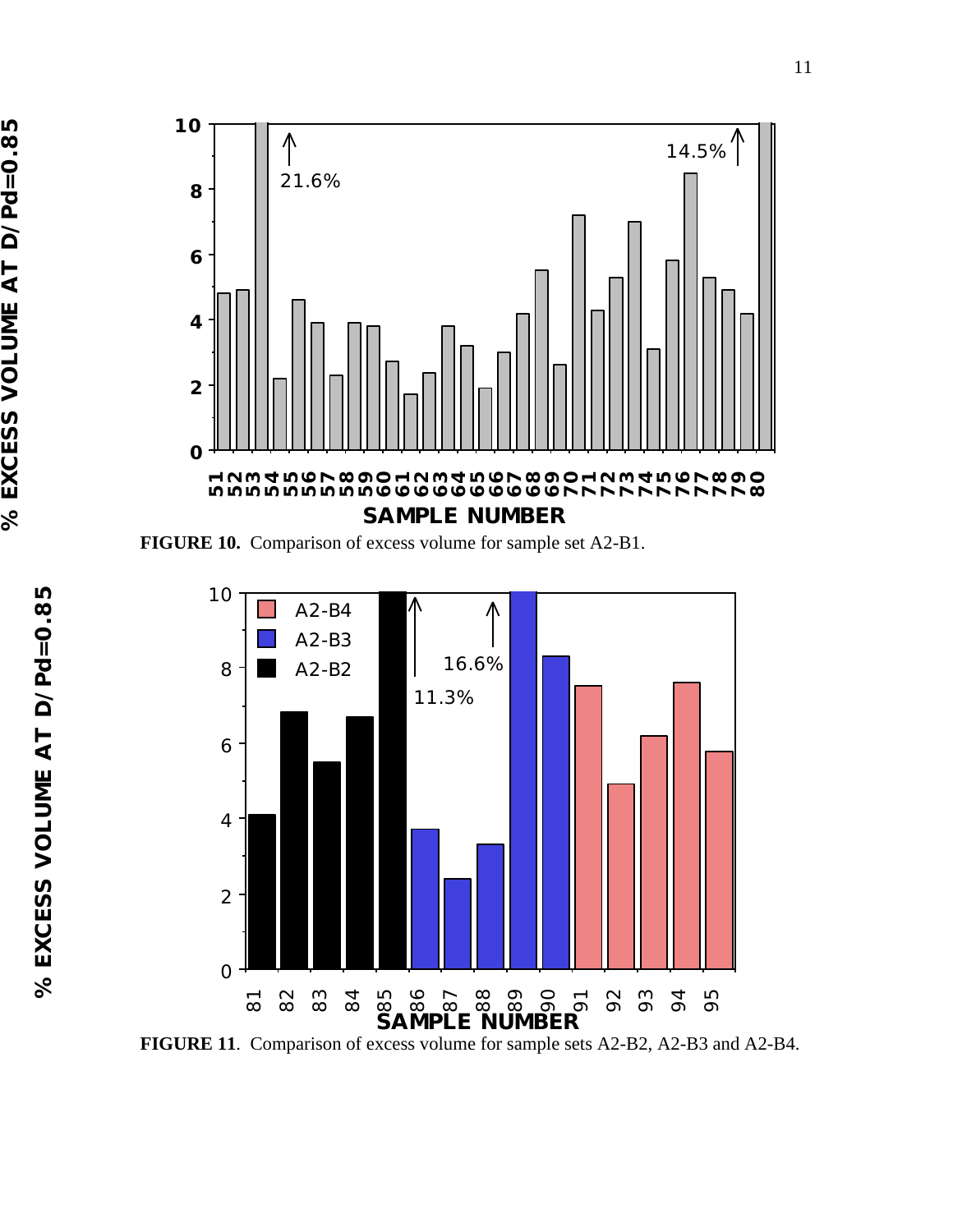

**FIGURE 12.** Relationship between deloading rate and excess volume for all samples.



**FIGURE 13.** Open circuit voltage at the conclusion of loading.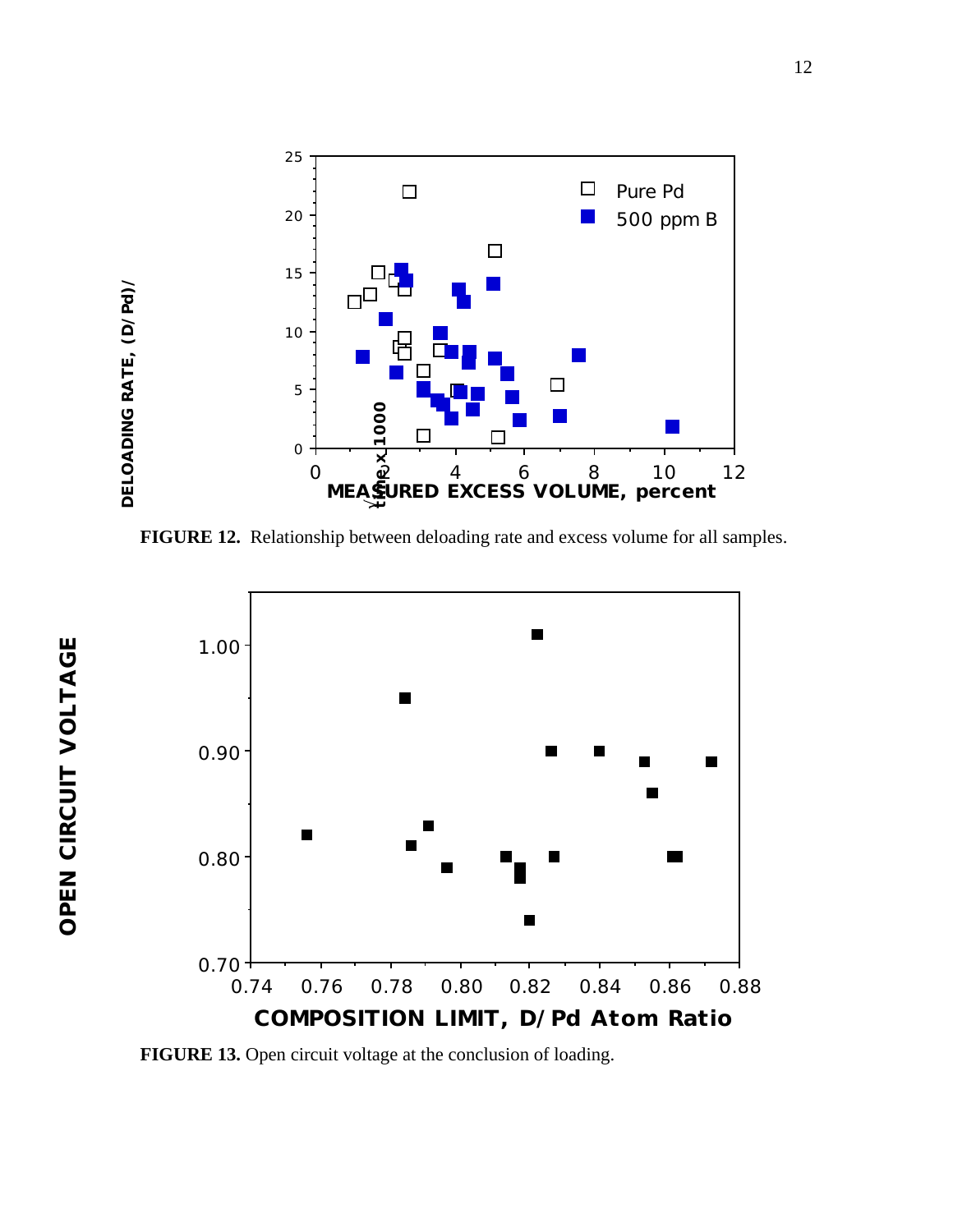

**FIGURE 14**. Open circuit voltage change during loading.

The cathode temperature was continuously monitored and used to indicate when production of excess power first started.

#### Calorimeter

The general configuration of the Pyrex Isoperibolic calorimeter is shown in Fig. 15. It consists of an inner, stirred cell and a surrounding jacket through which constant temperature ( $\pm 0.02^{\circ}$ ) water flows. Temperature ( $\pm 0.01^{\circ}$ ) was measured at three locations within the cell — at the top of the anode, at the bottom of the anode, and at a glass enclosed thermistor pressed against the cathode. Temperature is also measured where the fluid enters the jacket and where it leaves. The temperature difference across the cell wall is determined by subtracting the average jacket temperature from the average inner temperature based on the top and bottom temperatures. Applied power is calculated by multiplying the applied current  $(\pm 0.01A)$  by the cell voltage  $(\pm 0.01 \text{ V})$  measured by the 4-wire technique within the calorimeter.

The OCV was measured in two ways. A Luggin capillary using an external platinum electrode allowed the OCV to be measured at a region involving perhaps  $4 \text{ mm}^2$ of the cathode surface. The overall OCV produced by one side of the cathode was measured using an immersed platinum electrode located outside of the anode structure.

A recombining catalyst was located in the gas space. Consequently all  $D_2$  and  $O_2$ were recombined except that  $O_2$  remaining after the  $D_2$  had reacted with the palladium. A small tube carried the excess oxygen into a vessel containing oil. As the amount of excess oxygen increased, the oil was displaced on to a balance where the amount of oil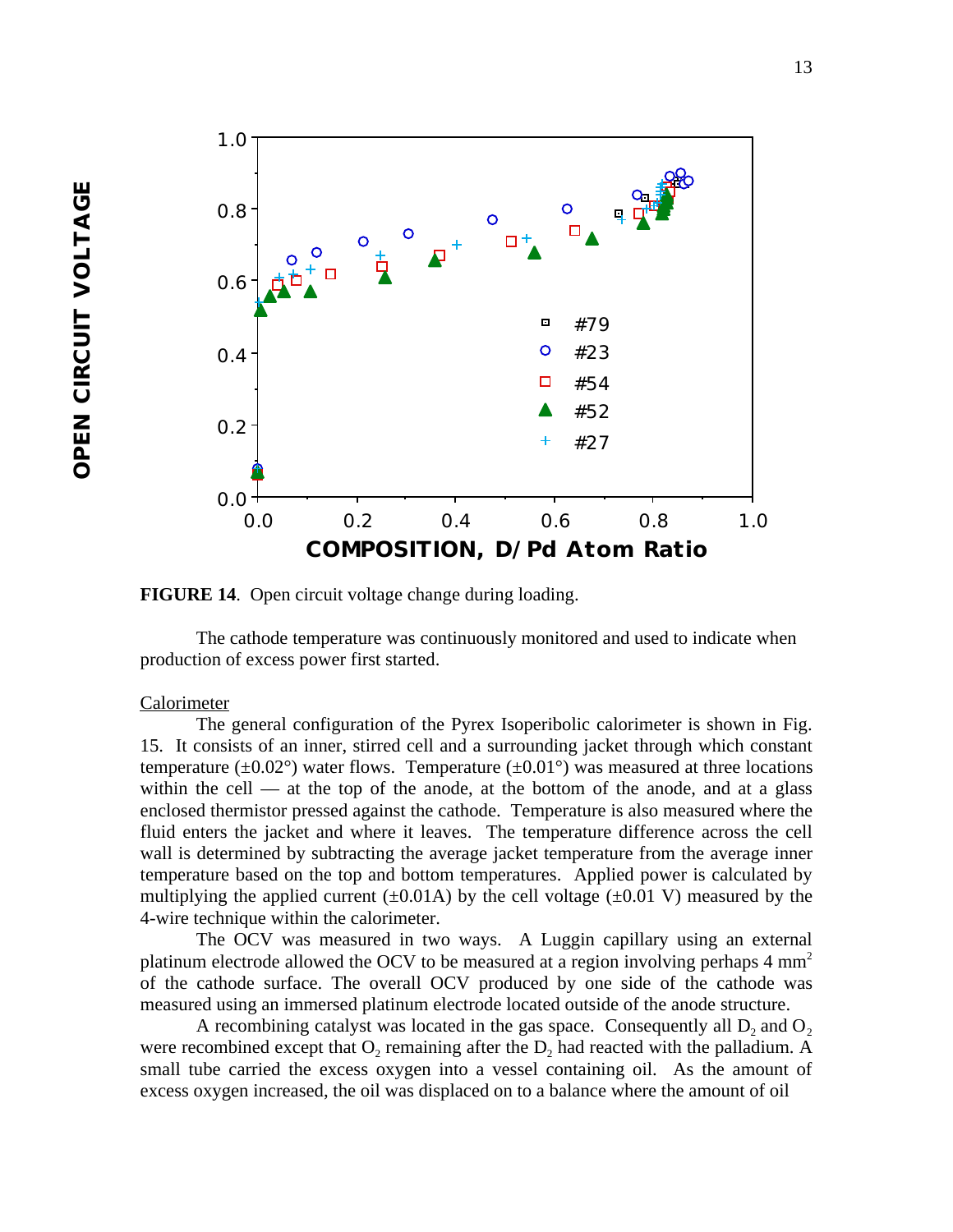

**FIGURE 15.** Cross-section of the calorimeter. The thermistor that contacts the cathode is not shown. The recombiner is located within a well in the Lucite lid and protected from electrolyte spray by the Teflon sheets. Variations on this design were used as described below.

was weighed to  $\pm 0.01$  g. After suitable calibration, this weight was used to determine the D/Pd ratio during the experiment. An additional tube containing recombiner was located within the oxygen transfer tube. The temperature of this recombiner was monitored in order to demonstrate that all  $D_2$  had been recombined within the calorimeter.

Several variations of the design were used involving mainly a change in the anode structure. Both platinum and palladium metals were used as the anode in separate experiments. The platinum was in the form of a wire mesh surrounding the cathode while the palladium was in the form of a wire spiral.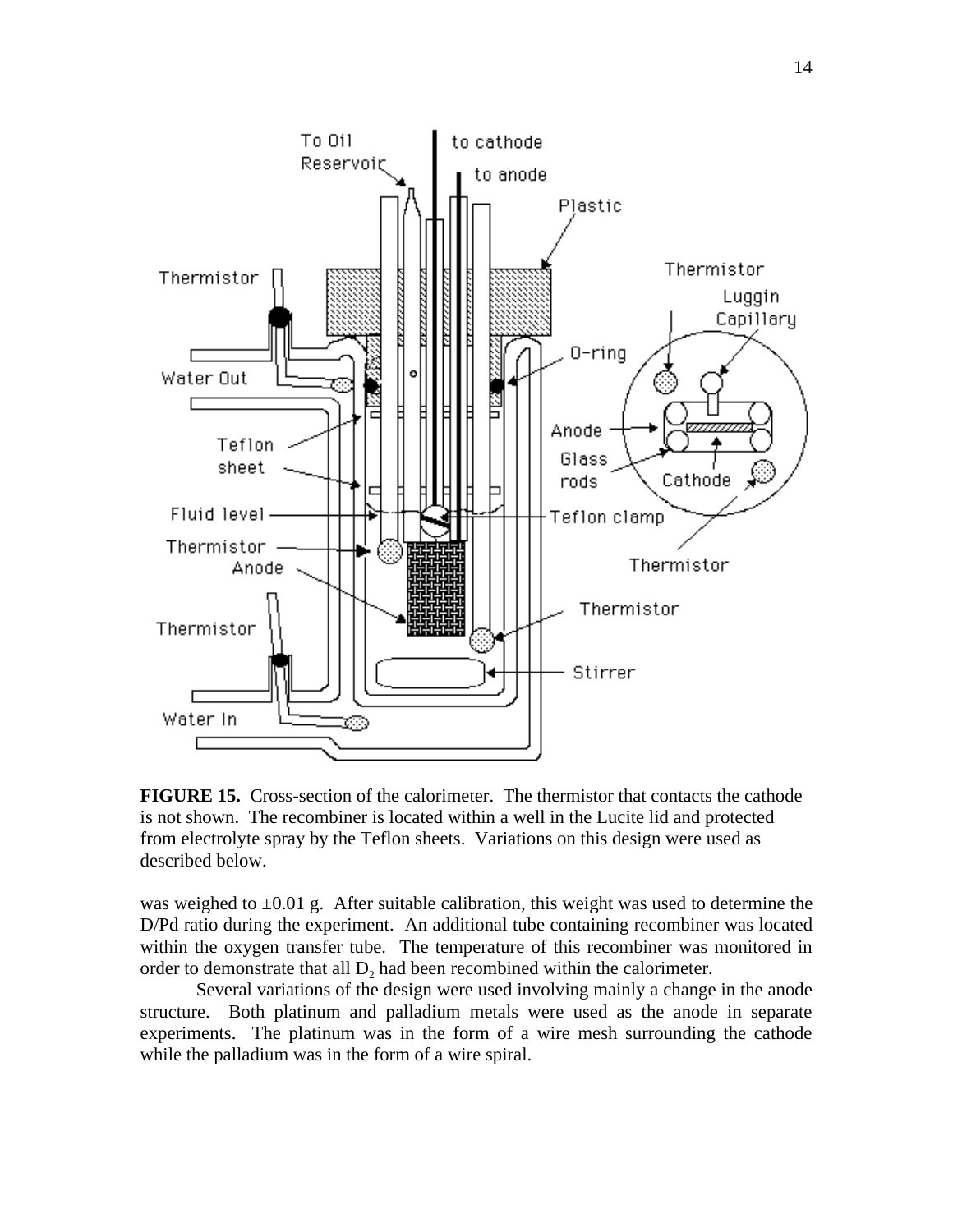The cathode is crimped to a short piece of platinum wire after it was passed through a small hole. This wire is attached to the fixed platinum lead wire using a Teflon clamp, thereby allowing easy removal for weighing.

Calibration was performed using the electrolytic method during the first few days of electrolysis, before the palladium showed signs of energy production. This process involved increasing the current in steps between 80 mA and 3 A while measuring T and applied power after the calorimeter had achieved steady values ( 7 min). A linear least squares line was fit to the data. The resulting equation was used to convert the measured

T to the amount of power being generated within the cell. Excess power resulted when the measured power was greater than the applied power. Although random variations of 200 mW were common, excess power was not claimed unless sustained values above 1000 mW were observed.

An additional indication of excess power resulted from a comparison between the top temperature and the temperature of the cathode. Normal electrolysis caused the cathode temperature to be hotter than the top of the fluid, in proportion to the applied power. In contrast, excess power production caused the cathode to become significantly hotter than expected. In addition, excess power production caused the cathode temperature to become erratic.

#### **RESULTS**

#### Sample #42a

The sample was placed in the calorimeter containing a platinum anode, and loaded at 0.4 A and 45°. The OCV was 1.04-1.06 V. After the jacket temperature had stabilized at 9°, the calorimeter was calibrated by changing the applied power as shown in Fig. 16. The sample was removed and found to have a composition of D/Pd=0.866 with an EV of 1%. An additional 30 h of electrolysis produced a composition of D/Pd=0.891. During subsequent electrolysis, periodic changes in applied current resulted in the behavior shown in Fig. 17.

The data show the characteristic critical onset current as observed by other workers[1,4,5,6,9.10,11]. In addition, the consistent lack of apparent excess power below this critical value demonstrates that the apparent power production above this current is not caused by a change in calibration constant.

Between sets #6 and #7, the applied voltage was interrupted for 1 hr while the OCV was measured. As can be seen in Fig. 18, the OCV rose slightly as the cell cooled after the applied power was turned off. After 30 min, an arrest in the voltage was apparent. Later studies showed the same effect following by an approach to a constant value near 1.02 V that lasted for several hours. Samples not producing excess power show a much different behavior.

The time history of the excess power at 3 A is shown in Fig. 19. In spite of two occasions when the sample was removed from the cell for brief periods, the amount of excess power continued to increase. Only power interruptions for 1 h at 177 h and again for 1.5 h at 216 h caused a reduction in excess power.

After Set #12, the D/Pd ratio was found to be 0.879. The sample was washed with Aqua Regia, polished with 400-600 mesh silicon carbide paper, heated to 110<sup>°</sup> in air, and again washed with Aqua Regia. This process was done in an attempt to eliminate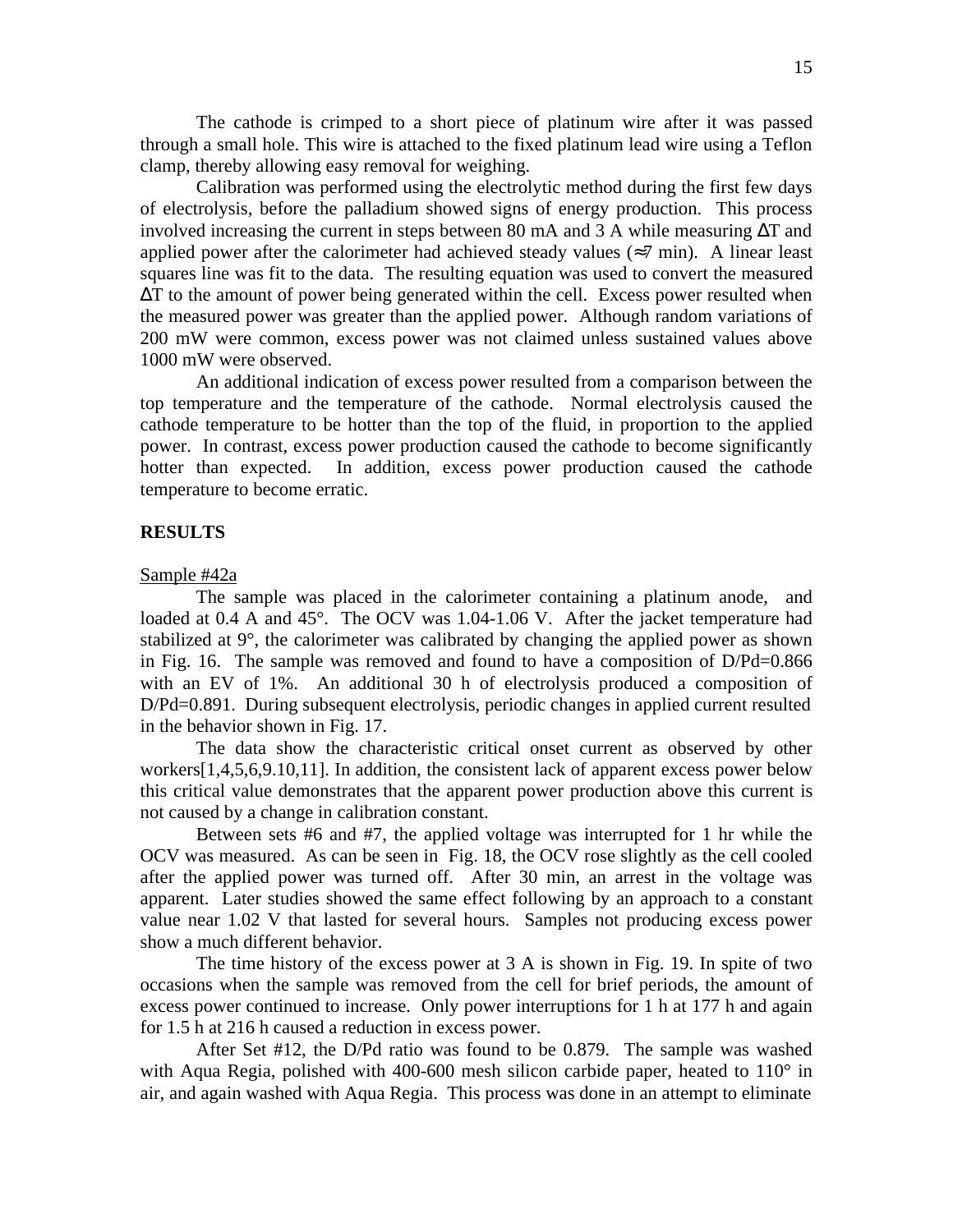**EXCESS POWER, watt**

EXCESS POWER, watt



**FIGURE 16.** First calibration of sample #42.



**FIGURE 17.** Effect of applied current on the excess power at various intervals during electrolysis. The line is based on the data taken in Set #7.

the effect and to determine whether the effect could be reproduced in a previously "good" sample.

A fresh electrolyte was used in the calorimeter, the Luggin capillary tip was modified, and an internal reference electrode was placed in the cell.

Upon being returned to the cell, the OCV to the Luggin capillary was 0.00 V and 0.02 V to the internal reference electrode. Loading was commenced at 200 mA. After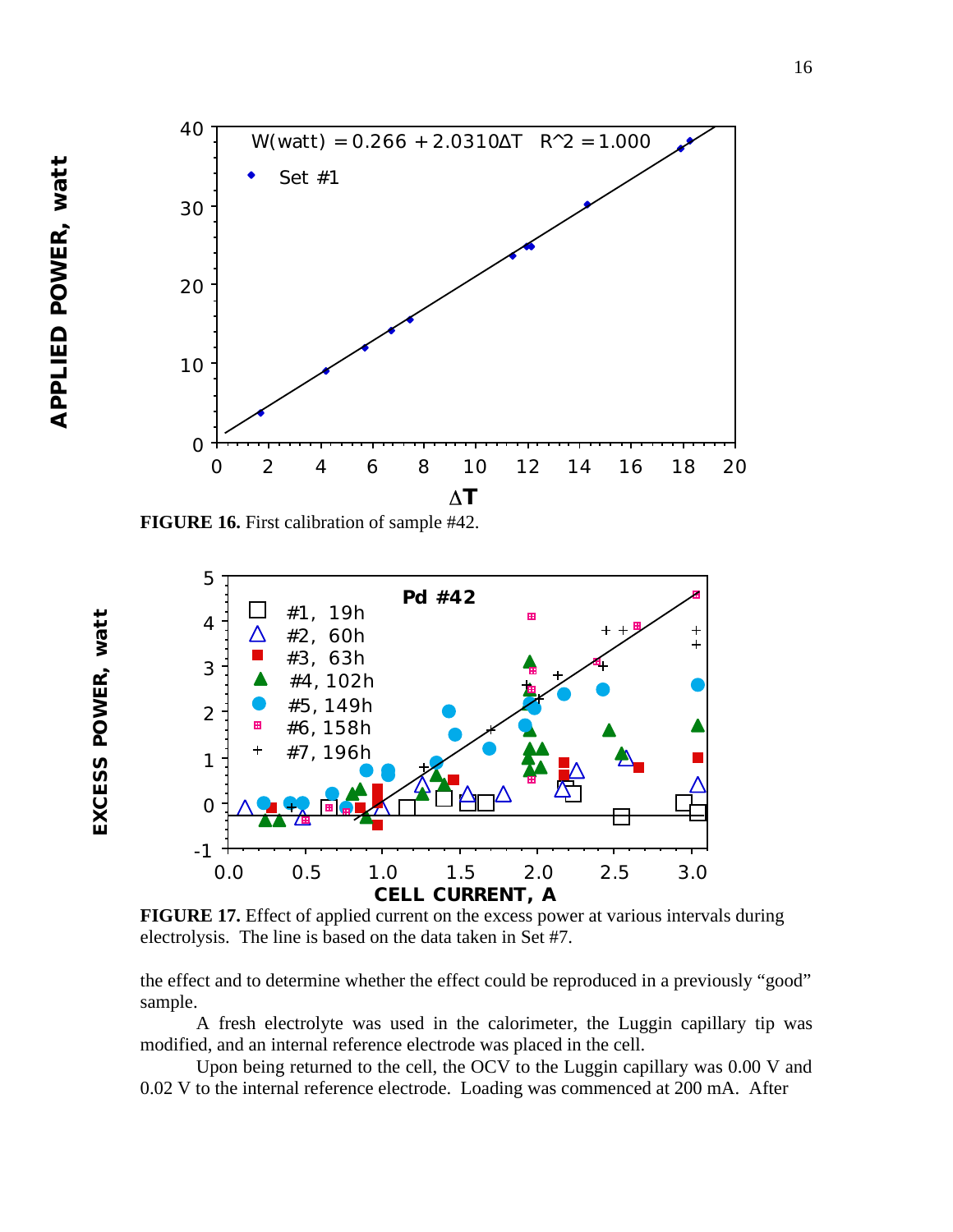OPEN CIRCUIT VOTAGE **OPEN CIRCUIT VOTAGE**

**EXCESS POWER, watt**

EXCESS POWER, watt



**FIGURE 18.** Open circuit voltage measured after applied voltage was interrupted between. Sets #6 and #7. The initial rise occurred while the cell temperature dropped from  $15^{\circ}$  to 9°.



**FIGURE 19.** Time history of excess power for Sets #1-#12. Current equal 3.0 A

the loading process was finished, the cell was calibrated as previously described. After being electrolyzed at 2 A for 4 days, no excess power was apparent even though the OCV was as high as 1.13 V. The sample was removed from the cell and found to have a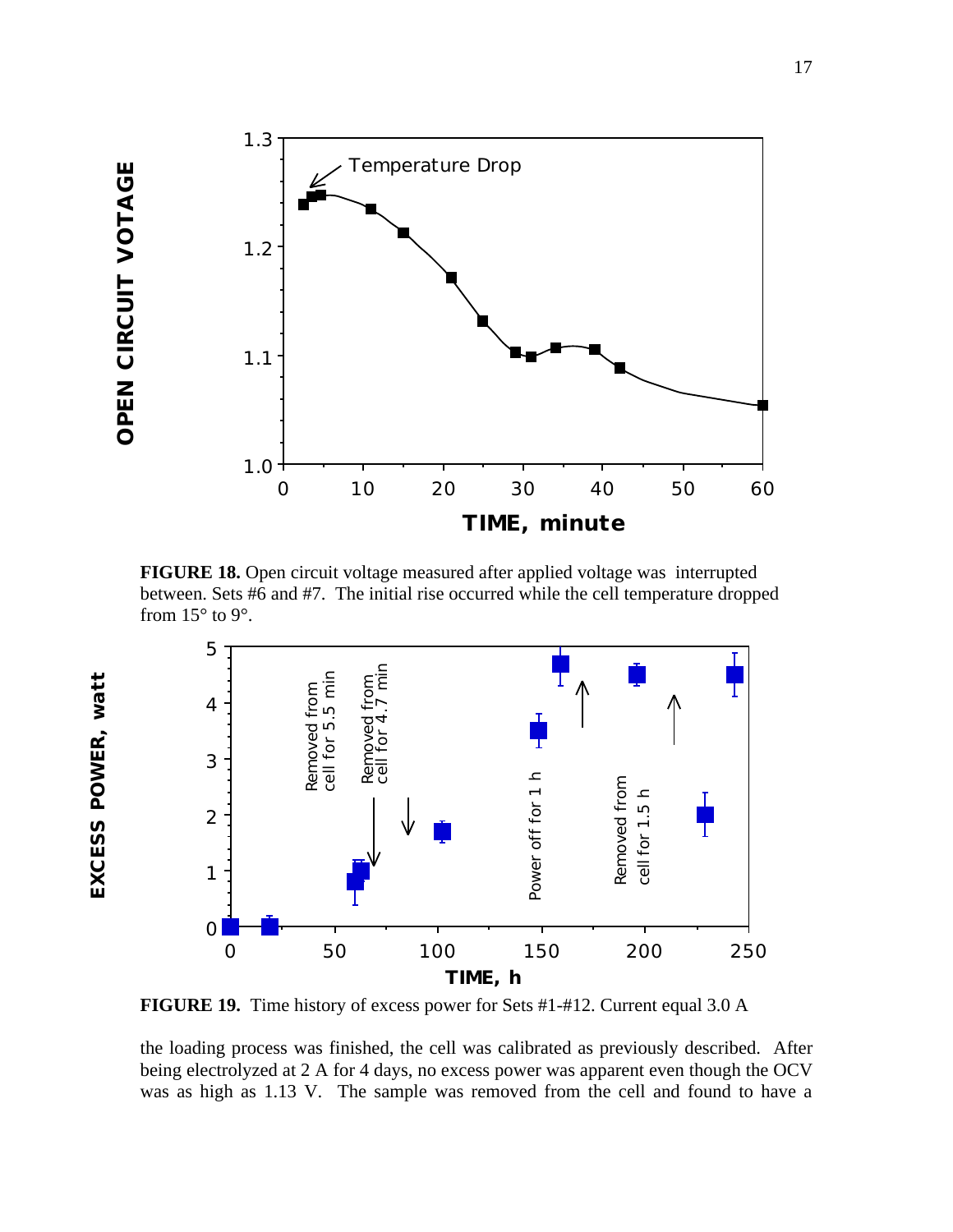composition of 0.841 and an excess volume of 2%. After the sample was returned to the cell, regular bursts of excess energy were seen that caused abrupt increases in the cathode temperature along with increases in T. The effect of applied current was much less significant and less reproducible than previously observed.

After day six (Fig. 20), the electrolyte was replaced by  $D_2O$  containing  $3N$  $Li<sub>2</sub>SO<sub>4</sub>$ . Additional electrolysis at 1 A caused a modest increase in excess energy and



**FIGURE 20**. Time history of excess power for Sets #1 to #19.

the power bursts continued. The sample was removed and major changes were made in the calorimeter and the sample was modified.

#### Sample #42b

The calorimeter was made larger in diameter, the anode was changed to a single spiral of

1 mm palladium wire; two Luggin capillaries were placed in the cell, one looking at a spot and one looking at the average voltage of one side; the recombiner was placed in a thin-walled glass tube above the liquid rather than being exposed; and the electrolyte was changed to 0.4 N LiOD in D2O. Use of a constant speed stirrer reduced the random variation in excess power. **EXECURE 20.** Time history of excess power for Sets #1 to #19.<br> **EFIGURE 20.** Time history of excess power for Sets #1 to #19.<br>
the power bursts continued. The sample was removed and major changes were made it<br>
the calori

The sample was polished with diamond to 1800 mesh, washed with Aqua Regia, and heated in air to 325°C. The OCV before electrolysis was 0.04 V. Loading was done at 80 mA and

 $9^{\circ}$  C. After loading, the composition was D/Pd=0.816 with 2.8% excess volume.

Figure 21 shows the time history of excess power at 3 A. The cell was calibrated at day 0. Electrolysis at 1.5 A produced a steady increase in excess power until day 8. A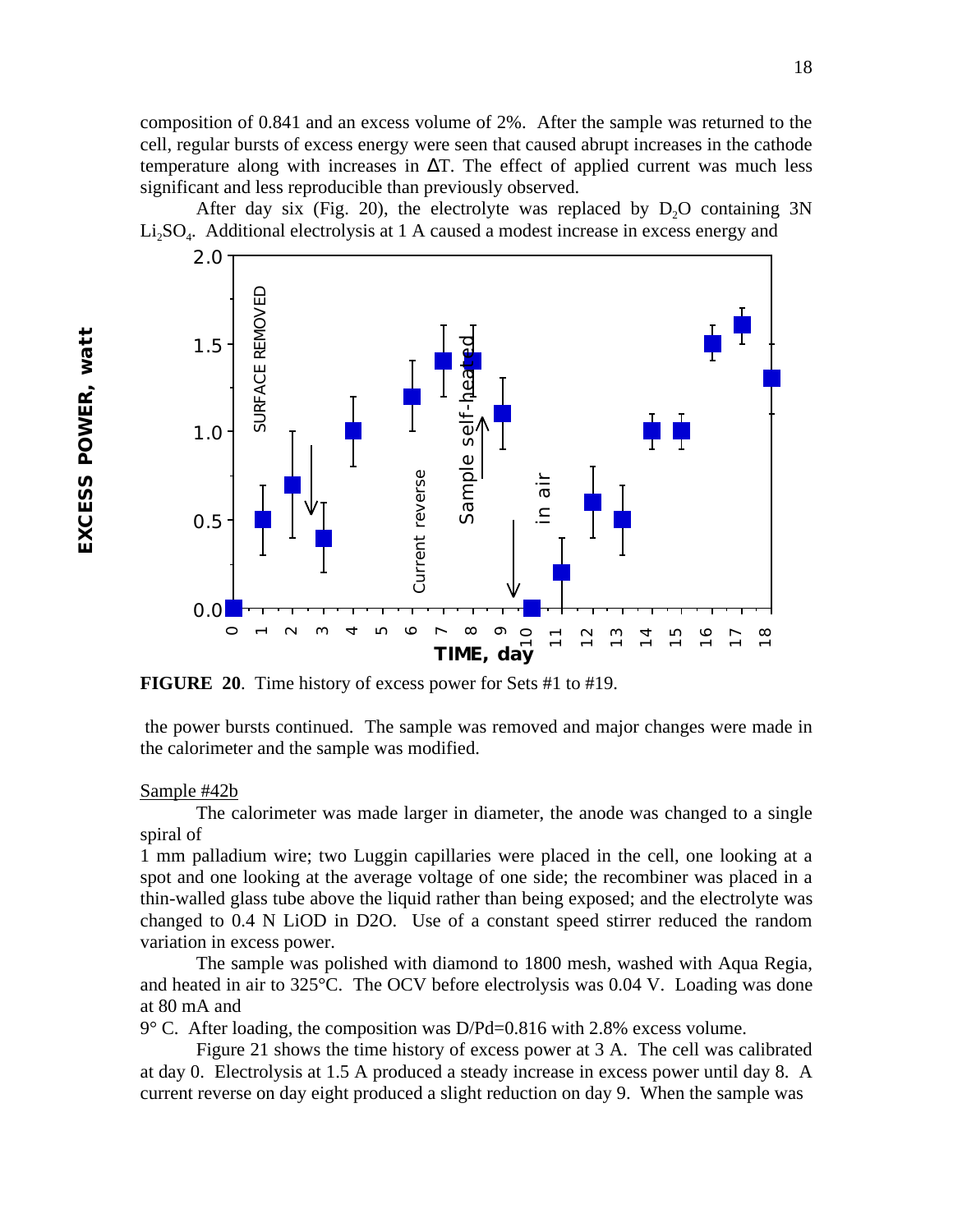

**FIGURE 21.** Time history of Sets #13to #20 after the surface was removed from sample #42.

removed on day 10 for weighing, the sudden reaction of the evolving deuterium with the air caused the sample to rapidly self-heat. This process caused loss of deuterium to D/Pd  $= 0.33$ . The sample was returned to the calorimeter, a new calibration was made, and electrolysis was continued at 1.5 A. Again, a steady increase in excess power was produced. During this time the OCV was 1.04 to 1.06 V.

Excess power production caused changes in the temperature gradients between the cathode and the top of the fluid, and between the top and bottom of the cell. Figure 22 compares these temperature differences when excess power was being measured and when it was not. No power was detected during Sets #11 and #12 (Days 10 and 11 in Fig. 21). Excess power production at Set #18 (Day 17) caused both the cathode and top temperatures to be hotter than expected.

#### Sample #84

When placed in the calorimeter, the sample had a D/Pd ratio of 0.30 and was loaded at 0.5 A. After loading the  $D/Pd = 0.752$  with an EV of 6.7% and an OCV of 1.00 V. Electrolysis was continued for 4 days with no sign of excess power. Excess power was seen on the sixth day as shown in Fig. 23 as Set #8. A critical onset current was apparent but was larger than needed for sample #42.

### Sample #38

This study was made without using the stirrer in order to determine the effect of stirring on the apparent production of excess power. As can be seen in Fig. 24, the calibration constant shifted but remained sufficiently stable in the absence of stirring.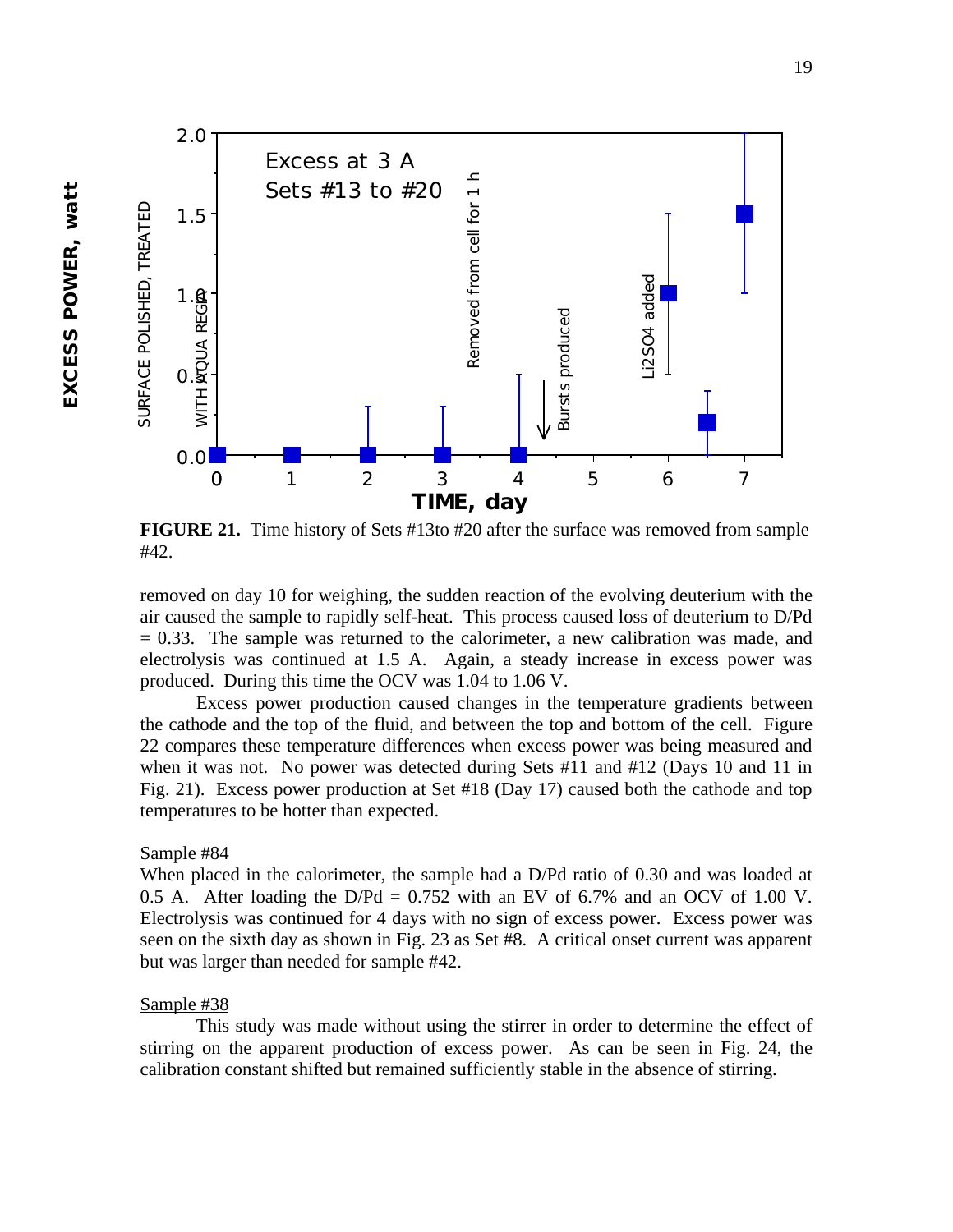

**FIGURE 22.** Temperature difference between the cathode and the top of the electrolyte and between the top and the bottom of the anode structure. No excess power was detected during Sets #11 and #12. Excess power was detected during Set #18.



**FIGURE 23.** Excess power as a function of applied current for sample #84.

The sample was loaded at 80 mA and 9°. After loading, the composition was D/Pd=0.875 with EV=2.8% and OCV=1.03 V. Excess power production became apparent after 3 days while being electrolyzed at 1.5 A. Figure 25 shows the rather scattered growth in excess power over 15 days. Part of this scatter is caused by the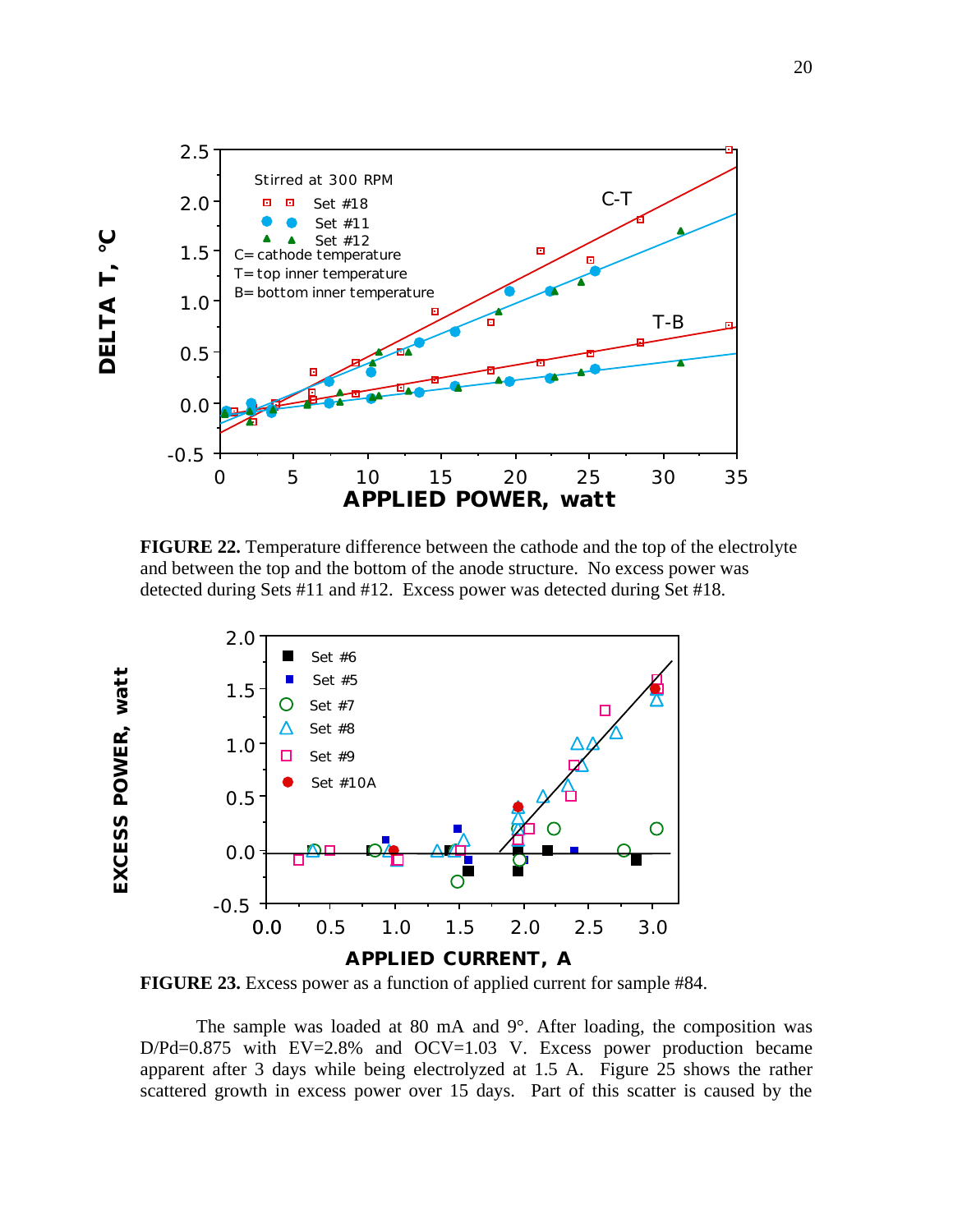

**EXCESS POWER, watt**

EXCESS POWER, watt



**FIGURE 24.** Effect of stirring on the calibration equation for sample #38.



**FIGURE 25**. Growth of excess power in sample #38.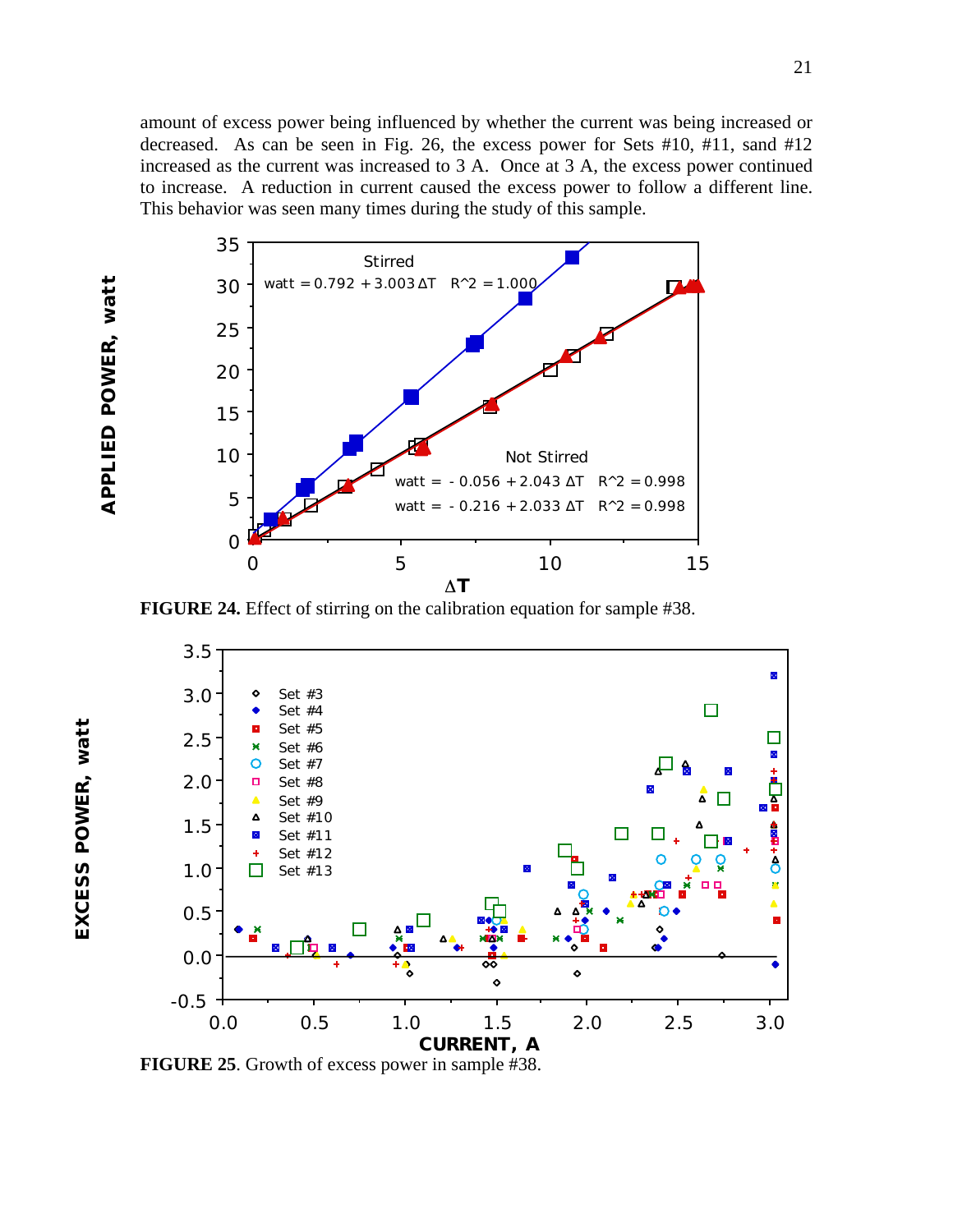

**FIGURE 26**. A comparison showing how excess power changed during current increase and current decrease during Sets #10, #11 and #12 of sample #38.

As was seen during the studies of other samples, the temperature difference between the cathode and the top of the electrolyte was greater while excess power was being produced compared to the value in the absence of excess power. This behavior was also seen when the temperature at the top of the electrolyte was compared to the bottom of the anode (Fig. 27). Because stirring was not used in this study, the behavior was more pronounced.

### Sample #58

The sample was washed with concentrated HCl, and loaded at 80 mA and 5°. After loading the composition was D/Pd=0.833 with EV=4.1%. Electrolysis was continued at 1.5 A in the calorimeter for 13 days. The OCV never rose above 0.6 V and excess power was not observed. After being removed from the calorimeter, the composition was D/Pd=0.792 with EV=4.8%.

## **DISCUSSION**

#### Property Measurement

All of the physical measurements show a variation between samples that is well outside of the errors in the measurements. Large differences are even seen between adjacent samples cut from the same rolled strip. This behavior strongly suggests that this same property variation is also present in each sample. Consequently, the average properties reported here are expected to have a wide variation within each sample as well. This realization helps explain why the "Pons-Fleischmann" effect is so difficult to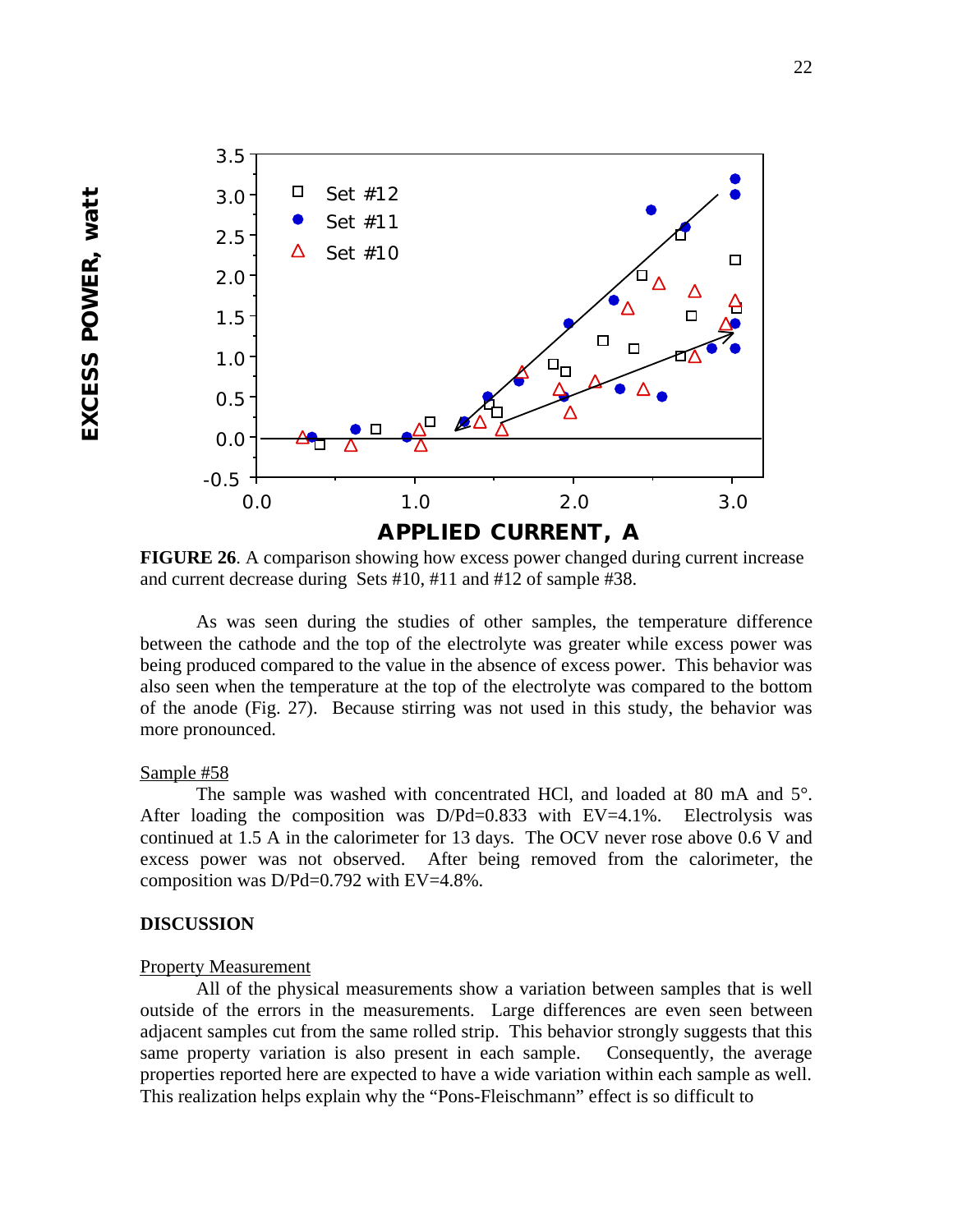

**FIGURE 27.** A comparison between the temperature difference between the cathode and the top of the electrolyte while excess power was being made and while it was not.

reproduce. In addition, this wide variation in properties makes conclusions based on the behavior of a few samples very uncertain, even after they are given what seems to be identical treatment.

Annealing and surface treatments produce variable results. Only an etch using Aqua Regia seems to make the composition limit somewhat more uniform without a significant effect on the other properties. Annealing at 750° causes grain growth and a more uniform structure. However, a variable oxide layer was created on many samples by the process. In addition, the vacuum annealed material also shows evidence for attack by silicon pump oil in addition to oxygen. These effects are difficult to sort out because the batch size is too small.

The presence of boron results in an increased variation in the measured properties. Consequently, more potentially good as well as bad pieces are created. These extremes may be of benefit if a pretest method is used to remove bad samples.

The presence of excess volume causes a reduction in the composition limit. Because both values are averaged over the whole piece, the local behavior is not revealed. These local variations are expected to impact on the local conditions that are required to produce excess energy, thereby producing a very uneven energy source.

The maximum detected excess power is compared to the various properties in Table 3. Although the data set is still too small to make quantitative conclusions possible, excess power production seems to be related to the average composition, the amount of excess volume, and the open circuit voltage. One exception is found when the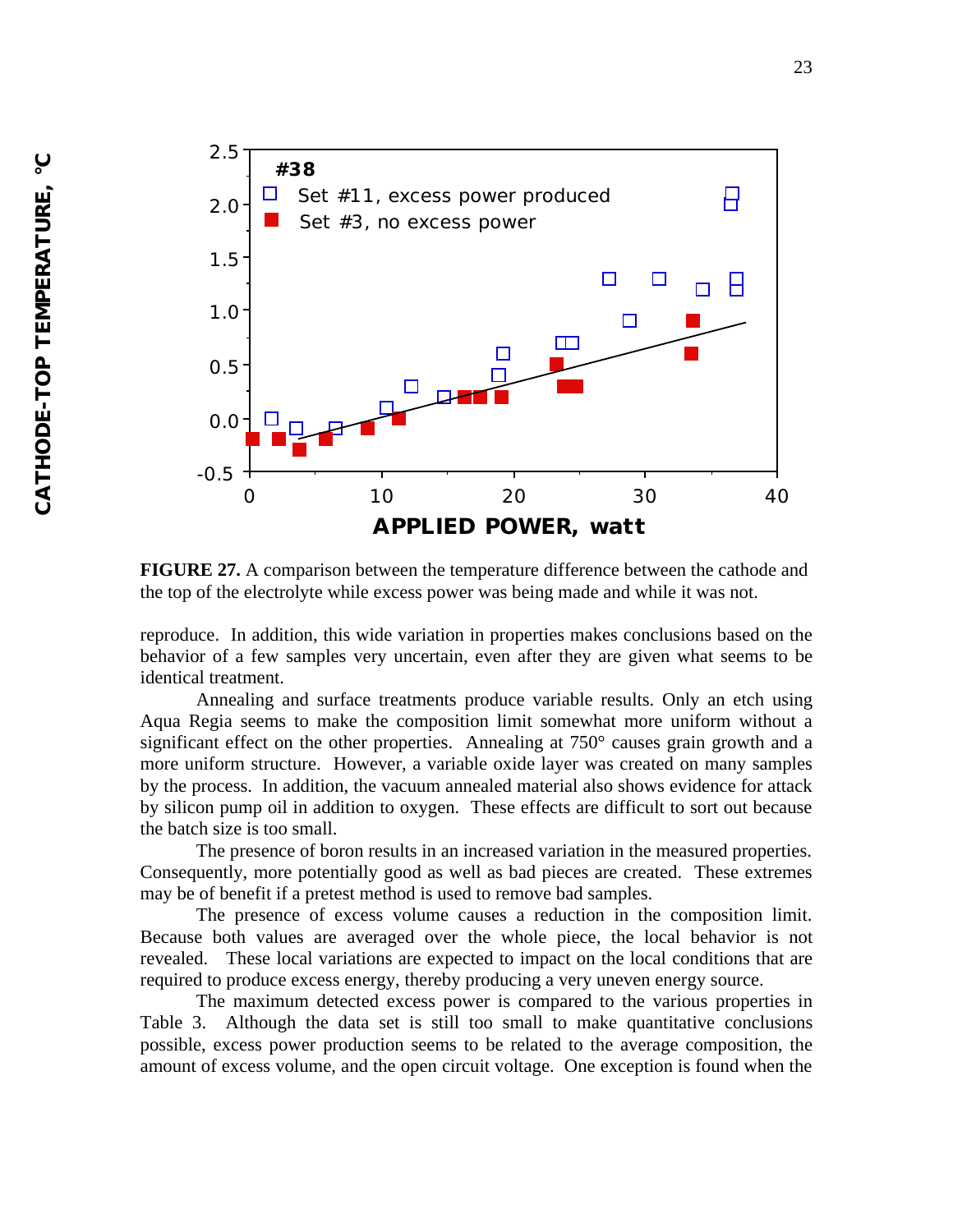sample has a thick oxide layer. Perhaps a thin region next to the electrolyte is reduced to PdD and this layer produces energy without the need for a high average composition.

The behavior of sample #42 reveals a very important property of "good" material. Partial deloading results in excess power production just as soon as loading has been restored. Even after the surface has been removed, excess power production starts again after a somewhat longer delay. Apparently, "good" palladium remains good in spite of the removal of deuterium and major changes to the surface. Consequently, when the bulk material has the "correct" properties, a suitable surface will form and reform after removal. This behavior suggests that once suitable material has been identified, subsequent measurements will be reproducible.

The open circuit voltage of samples producing excess power show two characteristics. The values are above 1.0 V and an arrest or break in slope is seen as the value changes after the applied power is interrupted. This discontinuity in the time variation suggest a phase change in the surface region. As argued previously[12], this behavior suggests the formation of a phase having a higher deuterium content than is possible in b-PdD. Impurities are expected to have an additional effect.

\_\_\_\_\_\_\_\_\_\_\_\_\_\_\_\_\_\_\_\_\_\_\_\_\_\_\_\_\_\_\_\_\_\_\_\_\_\_\_\_\_\_\_\_\_\_\_\_\_\_\_\_\_\_\_\_\_\_\_\_\_\_\_\_\_\_\_\_\_\_\_\_

|                 | <b>TABLE 3</b>                     |           |                                                                    |      |                |  |  |  |
|-----------------|------------------------------------|-----------|--------------------------------------------------------------------|------|----------------|--|--|--|
|                 |                                    |           | Comparison between measured properties and excess power production |      |                |  |  |  |
|                 |                                    |           |                                                                    |      | <b>Excess</b>  |  |  |  |
| Sample          |                                    | Excess    | Composition                                                        |      | Power, W       |  |  |  |
| Number          | <b>Designation</b>                 | Volume, % | D/Pd                                                               | OVC  | (at 3 A)       |  |  |  |
| Tanaka 1*       |                                    | 1.7       | 0.82                                                               |      | 7.5            |  |  |  |
| <b>IMRA#38</b>  | $A1-B3$                            | 2.8       | 0.875                                                              | 1.03 | 3.2            |  |  |  |
| Tanaka 4*       |                                    | 2         | 0.84                                                               |      | $\overline{2}$ |  |  |  |
| <b>IMRA #42</b> | $A1-B4$                            | 1 to 2    | 0.891                                                              | 1.25 | 4.6            |  |  |  |
| IMRA #84**      | $A2-B2$                            | 6.7       | 0.752                                                              | 1.00 | 1.5            |  |  |  |
| <b>IMRA #58</b> | $A2-B1$                            | 4.1       | 0.833                                                              | 0.60 | 0.0            |  |  |  |
| Tanaka 2*       |                                    | 13.5      | 0.75                                                               |      | 0.0            |  |  |  |
|                 | * Tanaka samples from Refs. [4,11] |           |                                                                    |      |                |  |  |  |

\*\* Oxide surface layer

#### **Calorimetry**

Claims for excess energy from the "Pons-Fleischmann" effect are very difficult for some people to believe. Therefore, the calorimetric studies need to be done using special care. Although the calorimeter used in this study was not especially sensitive, several methods were used to demonstrate that excess energy was actually being made.

Unlike many efforts, absolute heat measurements were not attempted. The claimed excess power is always relative to the power being produced by electrolysis in the absence of the effect. The effect is absent early in the study, after the current has been reduced below a critical value, or after the sample has been deloaded. Power production during each of these conditions was compared before, during, and after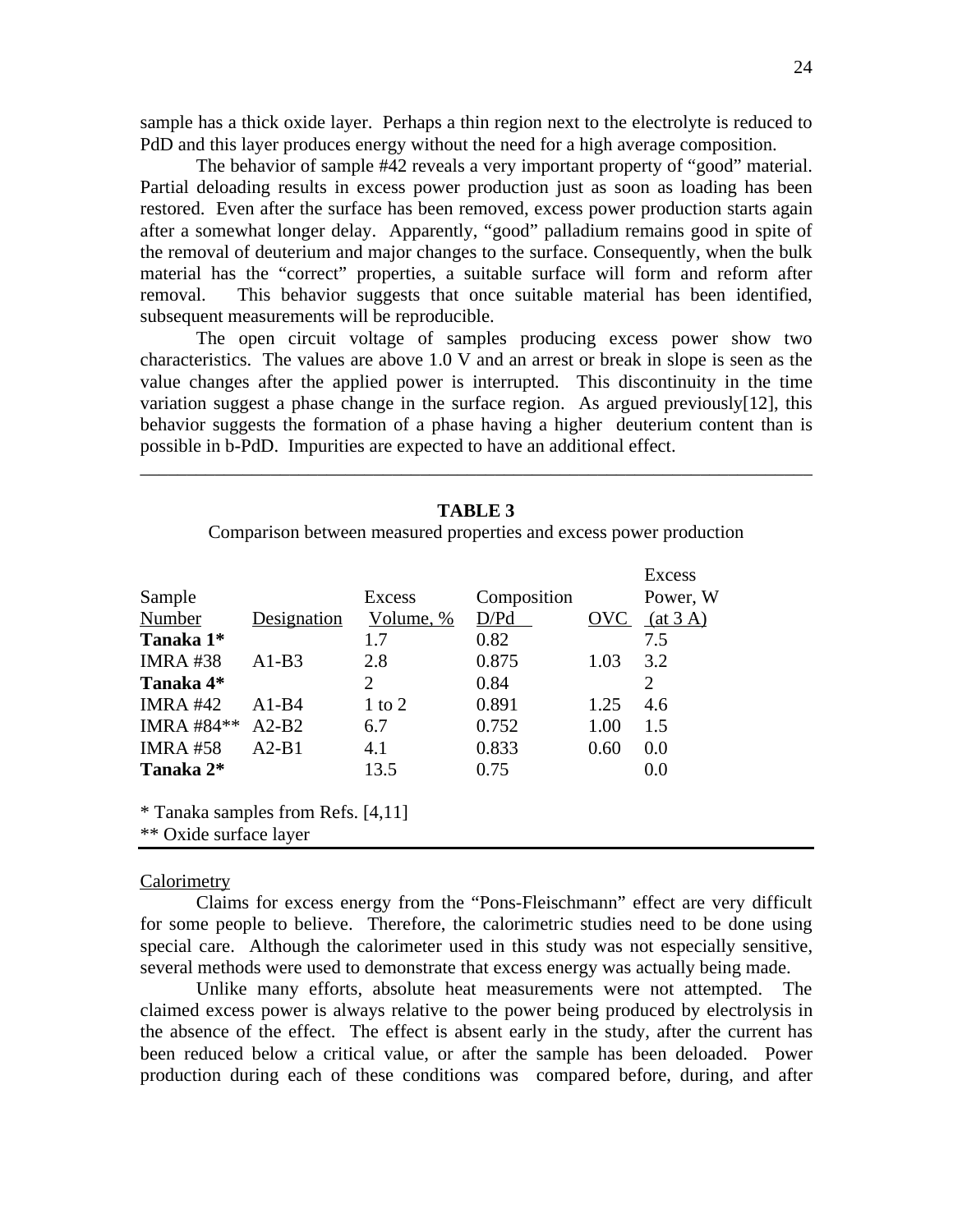apparent excess power production. No significant change in the calibration constant was detected.

An additional indication of excess power can be obtained by measuring changes in temperature gradient within the cell. In particular, the temperature at the cathode is always found to increase while excess power is being made. Although this gradient change could introduce errors in the calculated amount of the excess power, it is too small to be the initial cause of the excess.

### **ACKNOWLEDGEMENTS**

The author wishes to thank Mr. Yoshihisa Kamiya and Toshihisa Terazawa of the IMRA Materials Laboratory, and Dr. Keiji Kunimatsu of IMRA Japan for providing the samples. Prof. Hideo Ikegami was also very helpful in making the arrangements. Mr. Fred Jaeger (ENECO) provided some of the financial support needed to carry out these studies. Prof. Steve Jones (BYU) was very kind to provide some equipment that was used during the early phase of the work. Future studies have benefited from the help provided by Dr. David Nagel (NRL).

### **References**

[1] McKubre, M. C. H., Crouch-Baker, S., Hauser, A. K., Smedley, S. I., Tanzella, F. L., Williams, M. S., and Wing, S. S., Concerning Reproducibility of Excess Power Production, Proceedings of the 5th International Conference on Cold Fusion, Monte-Carlo, Monaco April 9 - 13, 1995, IMRA Europe, France (1995), p. 17.

[2] Fleischmann, M., Pons, S., Anderson, M. W., Li, L. J. and Hawkins, M., Calorimetry of the Palladium-Deuterium-Heavy Water System, J. Electroanal. Chem. **287** (1990) 293.

[3] McKubre, M. C. H., Crouch-Baker, S., Riley, A. M., Smedley, S. I. and Tanzella, F. L., Excess Power Observations in Electrochemical Studies of the D/Pd System; The Influence of Loading, Proc. Third International Conference on Cold Fusion, October 21- 25, 1992, Nagoya Japan, "Frontiers of Cold Fusion", (H. Ikegami, ed), p. 5.

[4] Storms, E., Measurements of Excess Heat From a Pons-Fleischmann-Type Electrolytic Cell Using Palladium Sheet, Fusion Technol. **23** (1993) 230.

[5] Storms, E., Review of Experimental Observations About the Cold Fusion Effect, Fusion Technol. **20** (1991) 433.

[6] Hasegawa, N., Hayakawa, H., Tsuchida, Y., Yamamoto, Y. and Kunimatsu, K., Observation of Excess Heat During Electrolysis of 1M LiOD in a Fuel Cell Type Closed Cell, Proc. Fourth International Conference on Cold Fusion, Lahaina, Maui, Dec. 6-9, 1993. EPRI TR-104188-V1 (1994), p. 3.